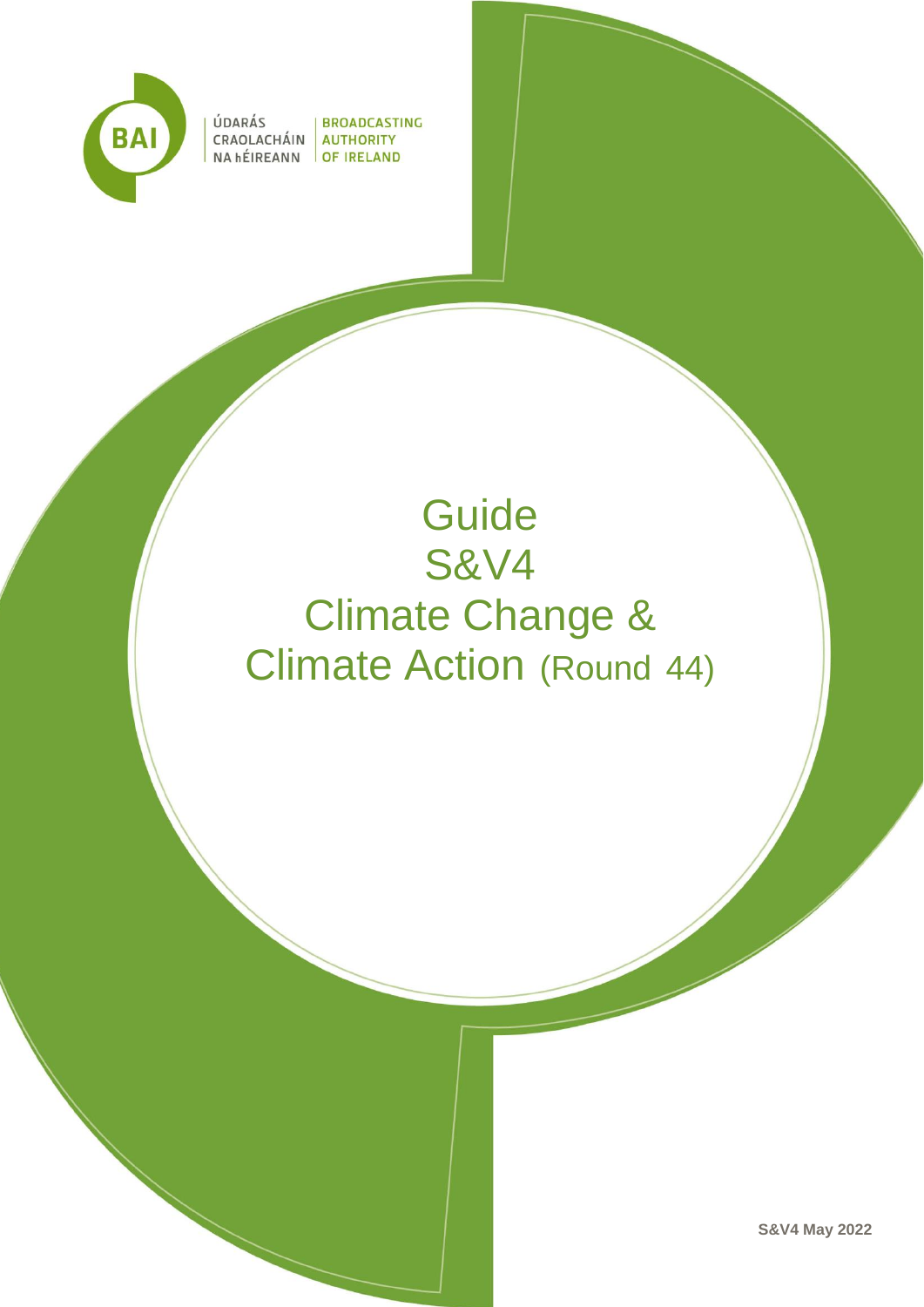All applicants should read this *Guide for Applicants ("*Guide") before completing an official application form and submitting it on [www.baionline.ie](http://www.baionline.ie/) (hereafter ["BAIonline"](http://www.baionline.ie/)). The official application form can be downloaded from **BAIonline or [www.bai.ie.](https://www.bai.ie/en/broadcasting/funding-development-3/sound-vision-4/)** 

The Guide details information that must be provided as part of an application. The BAI reserves the right to correct or clarify any part of this Guide. In the event that this Guide is altered or revised, an updated version will be made available on the BAI's websit[e www.bai.ie](https://www.bai.ie/en/broadcasting/funding-development-3/sound-vision-4/) and on [BAIonline](http://www.baionline.ie/) and identified by the month and year it was published. **Applicants are responsible for ensuring that they are using the current versions of the Guide and application form.**

For all queries regarding the Guide please contact the BAI at:

- T: +353 1 6441200
- E: [info@bai.ie](mailto:info@bai.ie)
- A: Broadcasting Authority of Ireland

2-5 Warrington Place

Dublin

D02 XP29

Ireland

Potential applicants who are not familiar with the application process should note that applications must be made online. The BAI has issued guidance to assist potential applicants with the online application system, BAIonline.ie and would strongly encourage potential applicants to read these guidelines and familiarise themselves with the requirements of the online system, including the requirement to be a registered user prior to making an application online.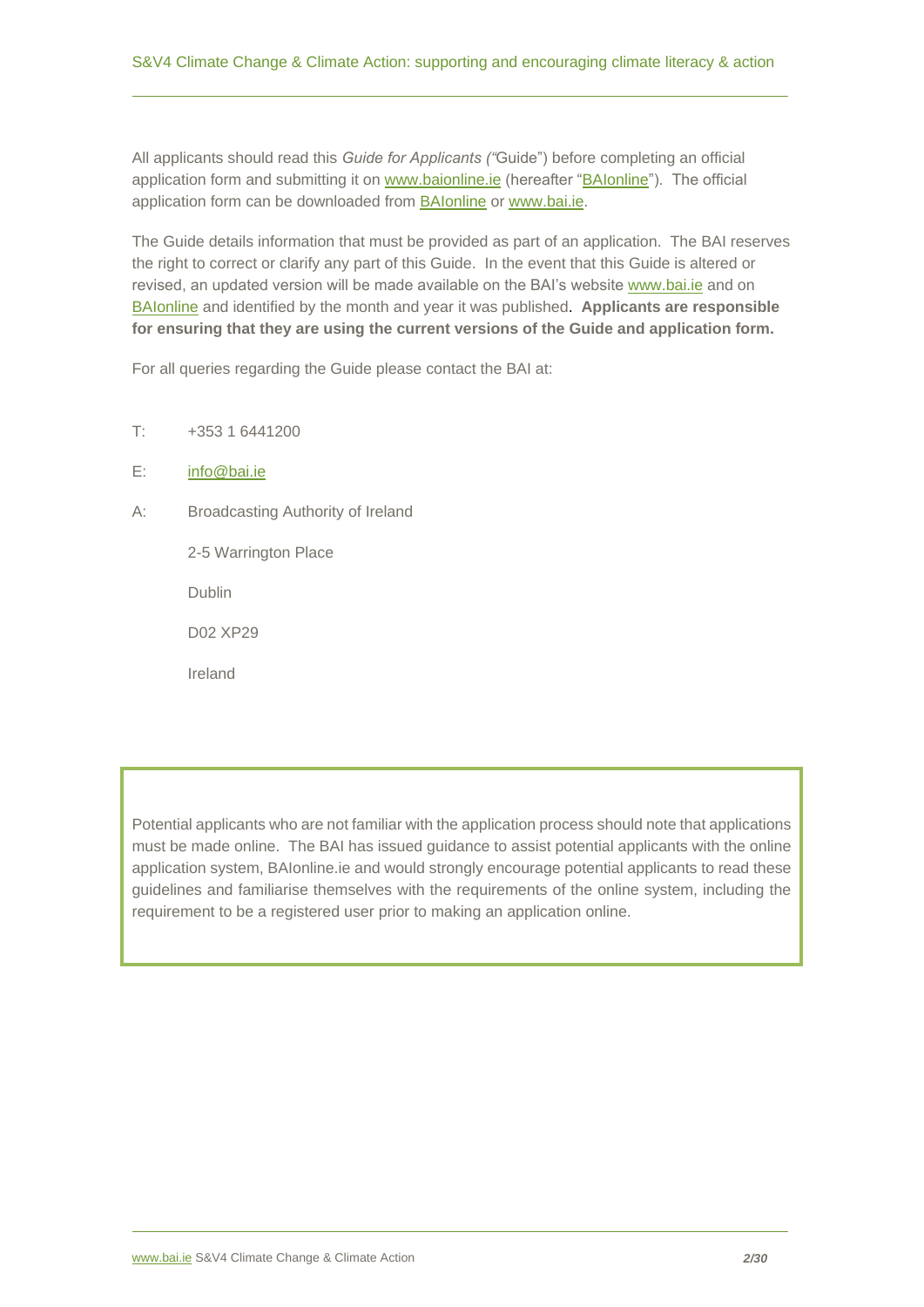# <span id="page-2-0"></span>**Table of Contents**

| 1. |                                                                                  |  |
|----|----------------------------------------------------------------------------------|--|
| 2. | Aims and Objectives of the Climate Change & Climate Action Funding Initiative  5 |  |
| 3. |                                                                                  |  |
| 4. |                                                                                  |  |
| 5. |                                                                                  |  |
| 6. |                                                                                  |  |
| 7. |                                                                                  |  |
|    |                                                                                  |  |
|    |                                                                                  |  |
|    |                                                                                  |  |
|    |                                                                                  |  |
|    |                                                                                  |  |
|    |                                                                                  |  |
|    |                                                                                  |  |
|    |                                                                                  |  |
|    |                                                                                  |  |
|    |                                                                                  |  |
|    |                                                                                  |  |
|    |                                                                                  |  |
|    |                                                                                  |  |
|    |                                                                                  |  |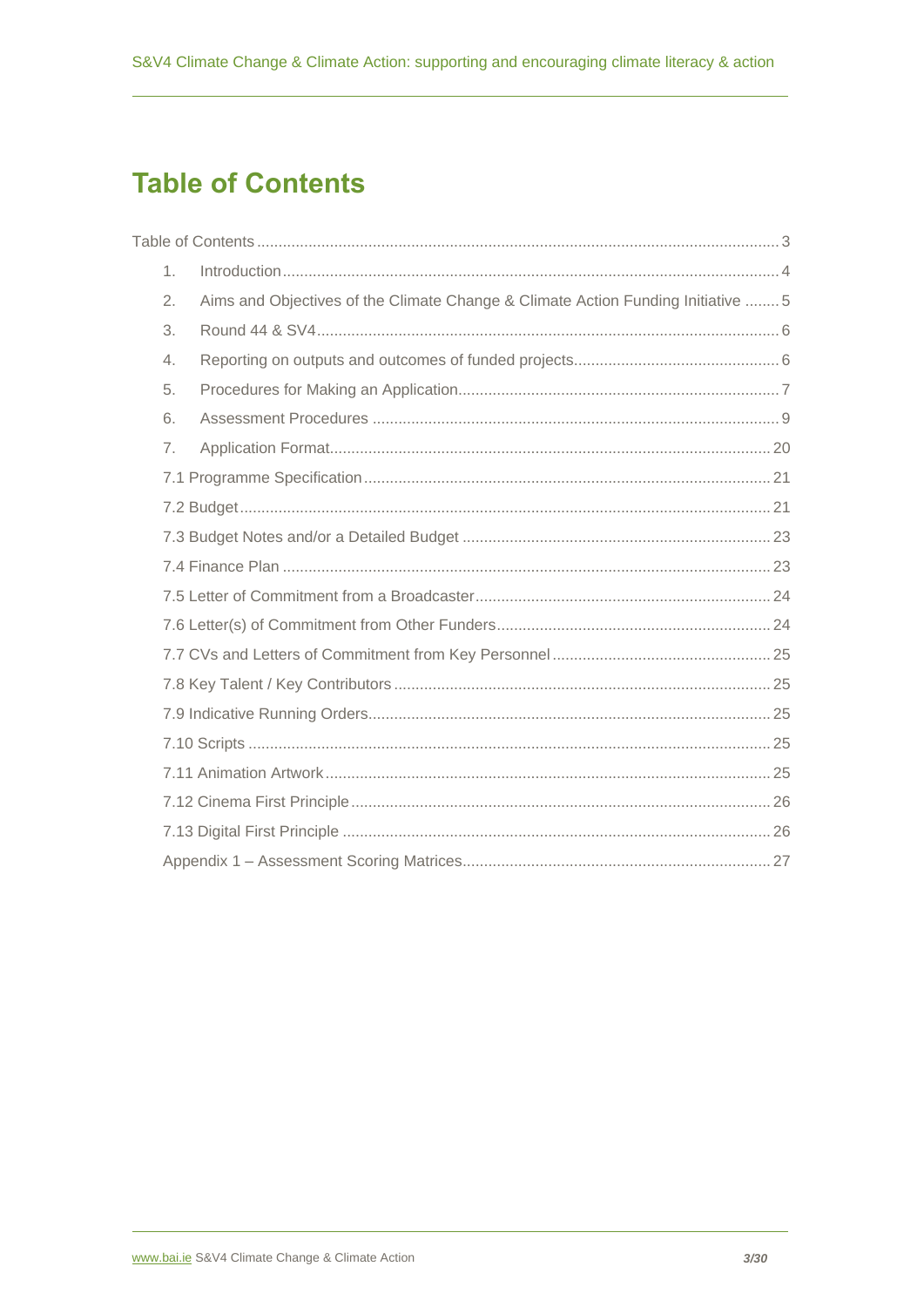# <span id="page-3-0"></span>**1. Introduction**

#### *Global issues*

The purpose of this funding initiative further to Sound & Vision 4 is to facilitate eligible applicants to develop new programmes focused on **Climate Change and Climate Action**, which will, educate, motivate and empower Irish viewers and listeners to build knowledge, skills, attitudes and values necessary to actively adopt sustainable climate actions to respond to the challenges of climate change.

*Sound and Vision 4* ("SV4") is a funding scheme for television and radio programmes and developing broadcasting, established under the provisions of the Broadcasting Act 2009 ("the Act"). Among other things section  $154(1)(c)$  of the Act provides for the funding of new programmes which raise awareness and understanding of global issues impacting on the State and countries other than the State.

With the agreement of the Minister for Tourism, Culture, Arts, Gaeltacht, Sport and Media, the Climate Action Plan 2021 contains a specific action to provide financial support for a funding round further to SV4. The Climate Action Plan was published by the Minister for the Environment, Climate and Communications, Minister Eamon Ryan, T.D., which sets out *Ireland's roadmap to becoming a climate neutral economy and resilient society by 2050 (refer to [Climate Action Plan](https://www.gov.ie/en/publication/6223e-climate-action-plan-2021/)  [2021\)](https://www.gov.ie/en/publication/6223e-climate-action-plan-2021/).* 

# *National Dialogue on Climate Action*

This specific funding action is an initiative further to the National Dialogue on Climate Action (NDCA)<sup>1</sup> . The purpose of the NDCA is to create a comprehensive structure to support widespread public and stakeholder engagement on climate change, empower people across all of society to adopt more sustainable behaviours, and be a vehicle to facilitate public participation in Ireland's Climate Action Plan. The ongoing work of the NDCA is underpinned by three key objectives:

- 1. Improving climate literacy by creating awareness about, and promoting understanding of, climate change;
- 2. Funding, supporting and enabling active engagement in climate action at a local and national level, conducting public consultations, and promoting self-efficacy by empowering the public to adopt more sustainable behaviours;
- 3. Capturing insights from engagement activities and conducting social and behavioural research to measure behavioural change and provide an evidence base to inform the Climate Action Plan and sectoral climate policies.

#### *Public Need*

In this context, and in line with the statutory requirements, which are embedded in the Authority's Strategy Statement, the objective of this funding initiative is to serve a public need for listeners and viewers to Irish licensed broadcasters at a national, regional and local level, acknowledging the important role that such national, regional and local broadcasters have and expertly fulfil in being a source of trusted information for their listeners and viewers, particularly in critical matters such as the global climate crisis. The broadcast content aired by these stations is unique in bringing local, regional and national perspectives to a global issue.

<sup>1</sup> Refer Section 8 of CAP2021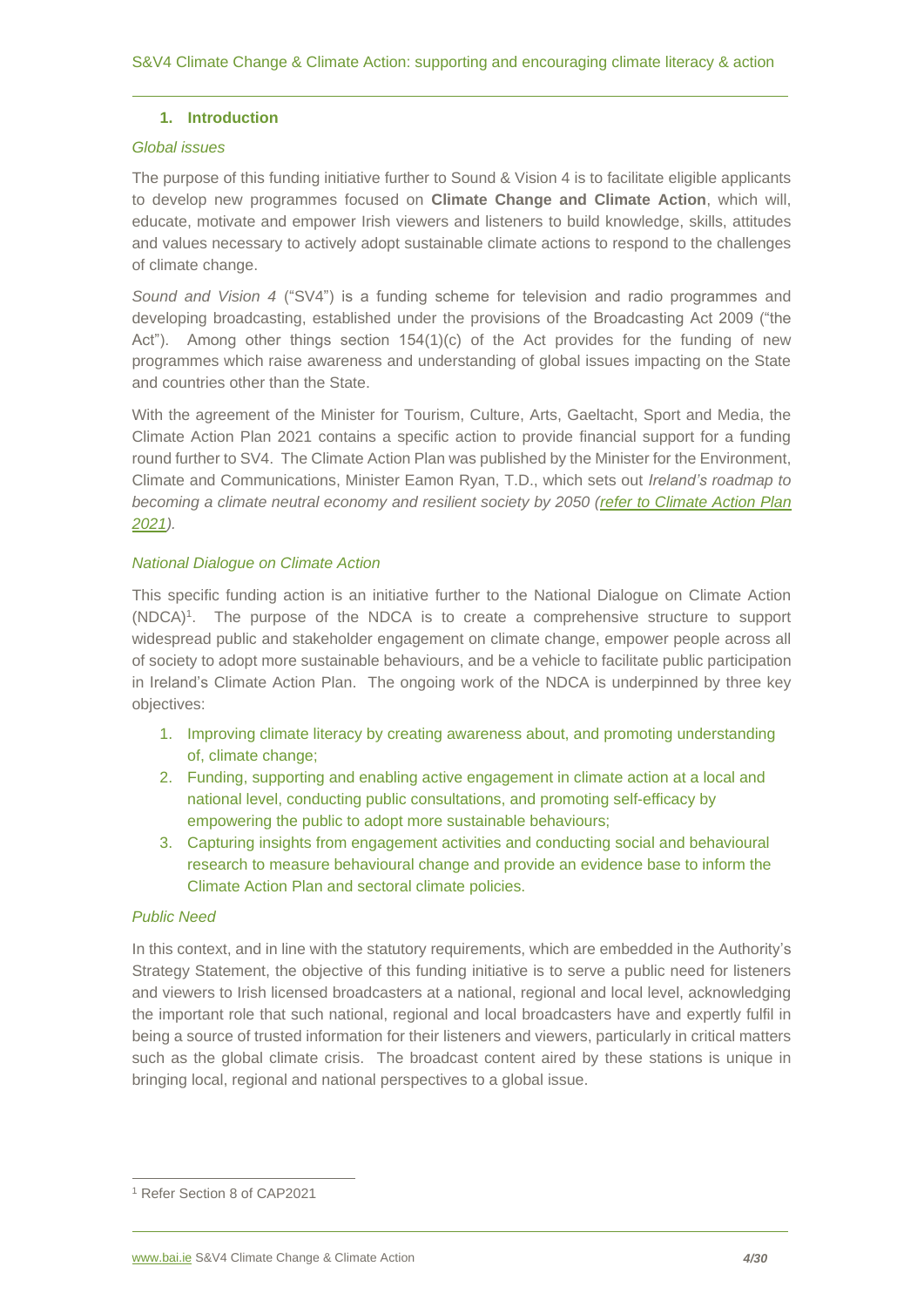#### *Broadcast Media*

Both the independent production and Irish broadcasting sectors have the opportunity to play an important role in prioritising climate literacy, connecting with, and inspiring, audiences to make 'behavioural changes through new and diverse programme content focused on climate change and climate action.

There is also the opportunity for both sectors to collaborate with each other and with climate experts to identify the key climate challenges particular to a local, or regional, or national area and the associated behavioural changes. There is also the opportunity to target specific demographics, including children and youth, and to be inclusive, for example, of rural/urban/coastal/socio-economic/minority groups.

Both sectors also have the opportunity to lead by example and adopt climate- neutral/climatefriendly/low-emission production values in project planning and delivery.

# **2. Aims and Objectives of the Climate Change & Climate Action Funding Initiative**

<span id="page-4-0"></span>The aims of the funding initiative are to:

• **Climate Literacy - Enhance Social Understanding of Climate Change leading to Climate Action/s among audiences:** Offer the independent production and Irish broadcasting sectors the opportunity to provide new programming that will enhance listeners and viewers understanding of Climate Change leading to Climate Action/s among audiences in this time of global climate crisis.

The programming should move beyond raising awareness of climate change. The content should focus on educating, encouraging and facilitating the changes we urgently need across Irish society to address the climate challenges; impact/s on the target audience/s should be integral to the programme proposal. Some useful questions to ask:

- o *What systemic, lifestyle and/or behavioural changes will your programme proposal bring about? or*
- o *How will your proposed programme inspire and empower audiences? or*
- o *How will the proposed programme/s bring a new understanding of the challenges and opportunities arising from the climate crisis and/or result in new behaviours among Irish audiences that help to address climate change?*
- o *How will your proposed programme impact a sufficient number of listeners or viewers to achieve the aim of this funding initiative of reaching high numbers of people through this round if it is to contribute to societal change?*
- **Inclusion - Enhance Social Justice and Inclusion in the transition to a - sustainable, climate-neutral economy:** core to the just transition is real democracy in which communities, including young people and minorities, can actively contribute and influence the decisions that affect their daily lives.
- **Outputs & Outcomes/Impacts - Capture Media Metrics and Indicators:** Capturing data and reporting on the impact/s of the programming on climate change understanding, willingness to take action and associated sustainable behavioural change/s among audiences. A report on the outputs and associated outcomes of this funding initiative will be collated for the purposes of updating the activities of the NDCA action plan.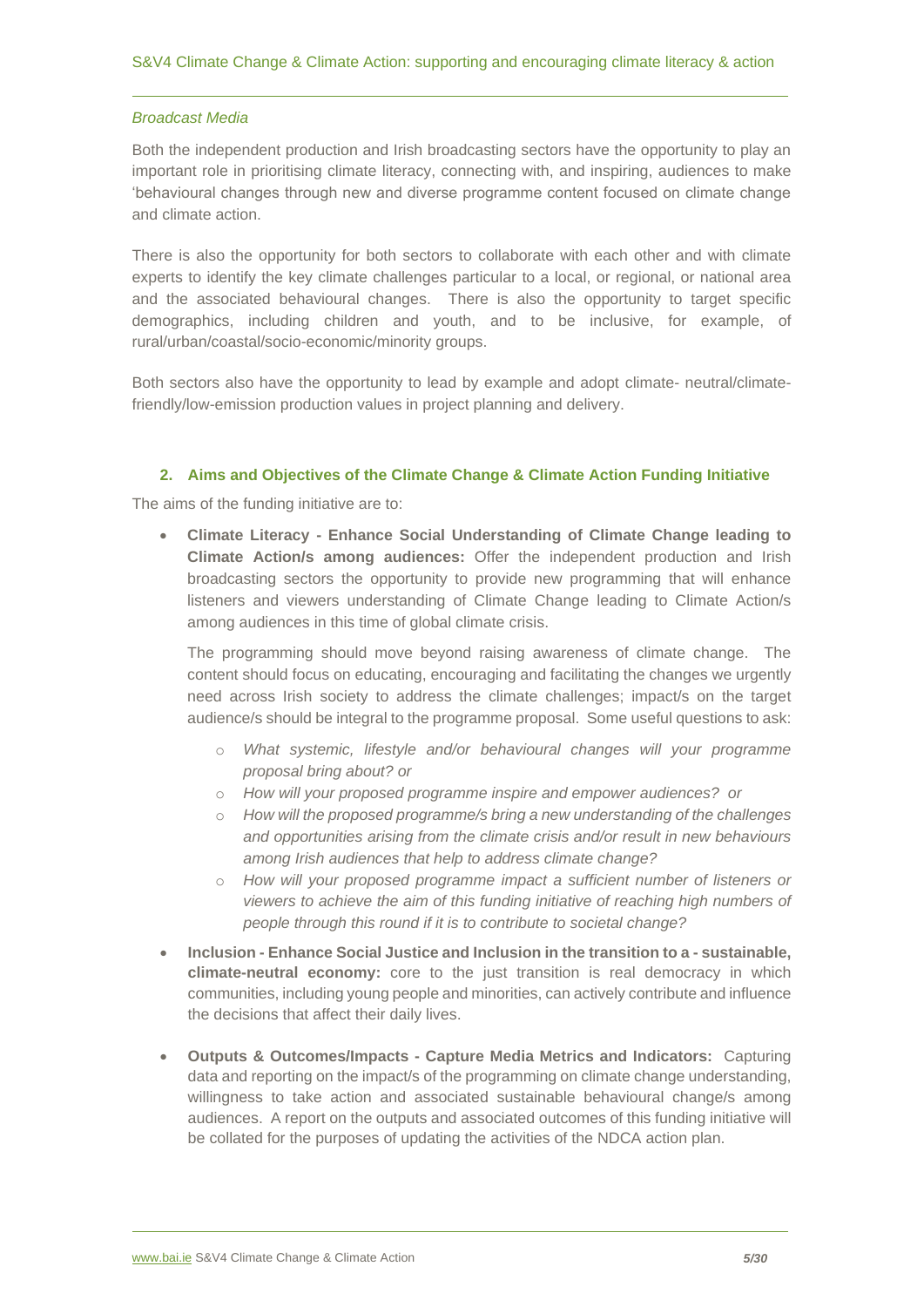# <span id="page-5-0"></span>**3. Round 44 & SV4**

The purpose of this document ("the Guide") is to provide applicants and potential applicants to Round 44 of Sound & Vision 4 ("the Scheme") with guidance on the focus of this funding initiative, Climate Change & Climate Action and also, an overview of the application and assessment processes. It is important that potential applicants read all the available documentation for this funding initiative prior to completing the Application Form and making a submission.

*Sound and Vision 4* ("the Scheme") is a funding scheme for television and radio programmes, developed under the provisions of the Broadcasting Act 2009 ("the Act"). The objectives of the Scheme are:

- Develop high quality programmes based on Irish culture, heritage and experience,
- Develop these programmes in the Irish language,
- Increase the availability of programmes referred to above to audiences in the State,
- Represent the diversity of Irish culture and heritage,
- Record oral Irish heritage and aspects of Irish heritage which are disappearing, under threat, or have not been previously recorded, and
- Develop local and community broadcasting.

To achieve these objectives, the Scheme offers grant funding to new television and radio programmes which deal with various themes. As Round 44 is for programming that provides real impetus for sustainable action among audiences in the face of the global climate crisis, the relevant theme for this round is:

• Raising public awareness and understanding of global issues impacting on the State and countries other than the State.

For more information on the objectives, scope and funding of the Scheme please read *Sound & Vision 4: A Broadcasting Funding Scheme (April 2020)* ("the Scheme Document") which is available at [www.bai.ie.](http://www.bai.ie/)

# <span id="page-5-1"></span>**4. Reporting on outputs and outcomes of funded projects**

It is important for potential applications to note that the outputs and associated outcomes of this funding initiative will be collated and subsequently considered and assessed in the context of the relevant commitments in the Climate Action Plan 2021.

In this regard, a report on the overall outputs and associated outcomes of the funding awarded under Round 44 will be published. Accordingly, it is imperative that any proposal has regard to how outputs and outcomes will be measured. This must be clearly set out in the application form. While measuring audience figures will be highly appropriate and valuable, such as TAM and JNLR (if feasible), the outcomes arising are critical too. i.e. an applicant must demonstrate the impacts of the proposal on the target audience. *What will the educational and /or societal change/s to support climate action be, how will you demonstrate these impact/s, learnings and/or societal behavioural change/s, any medium to long term impacts and/or sustainability aspects?*

Therefore, when developing your programme proposal, you should give consideration to the enhanced understanding and the likely climate mitigation or adaption outcomes that your programming could achieve and clearly set out how you will monitor, evaluate and report on these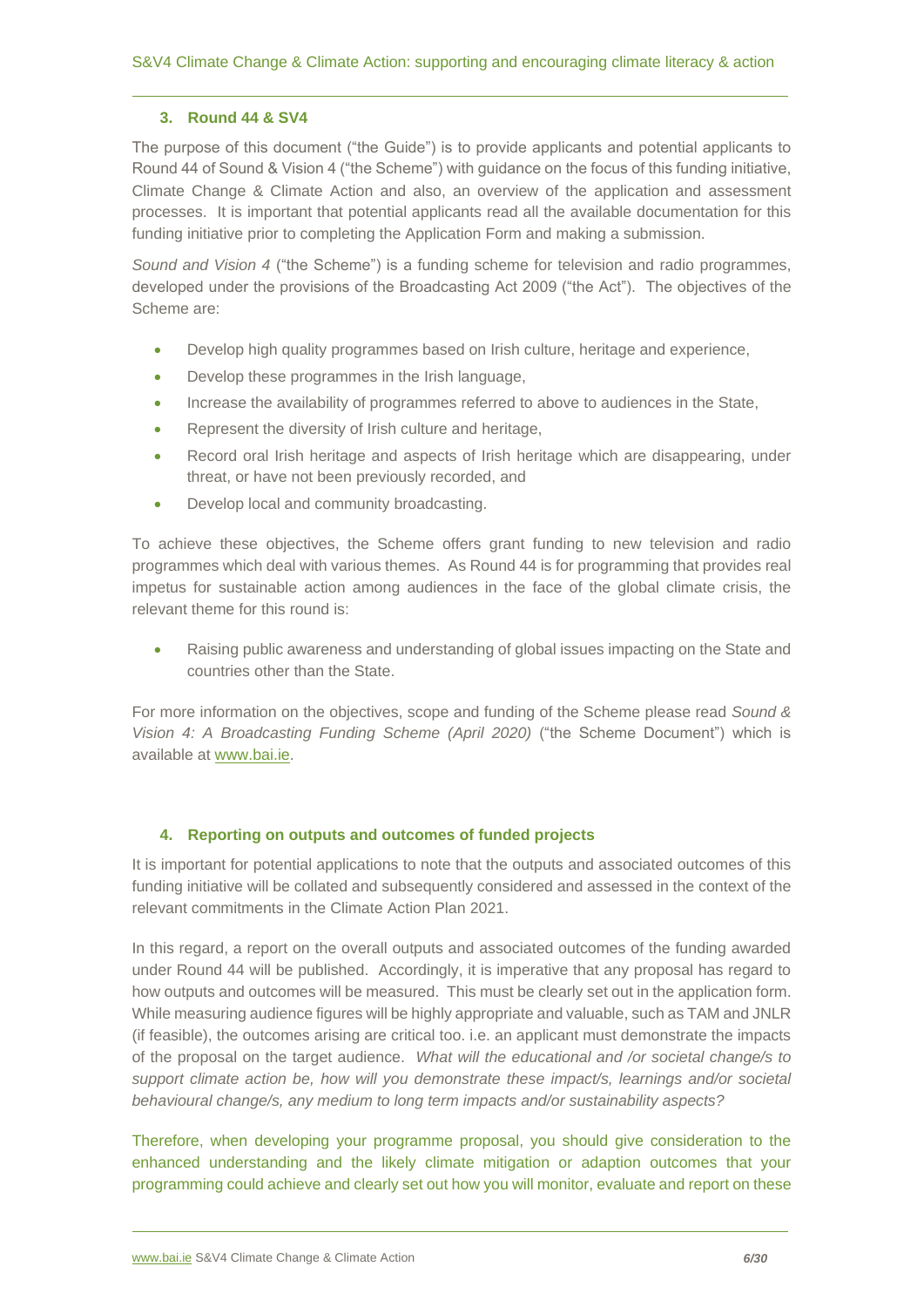outcomes. *Questions to ask include what are the deliverables of your programme proposal and how many people were engaged? Then what was/were the actual impact/s and how were these measured? What audience learnings or behaviour / attitudinal change has your programme proposal brought about?*

The evaluation methods could include audience reach figures, audience surveys, audience feedback including via social media, audience interviews, audience councils / focus groups, audience research, case studies and/or audience testimonials.

Ireland's Climate Action Plan 2021 refers to potential climate change activities, including adaptation and mitigation, under five main themes which are:

- Home/Energy
- Travel
- Food & Waste
- The Circular Economy<sup>2</sup>
- Local Climate & Environmental Action

These themes are integral to the work of the NDCA and applicants are encouraged to consider one or more of these climate action themes (areas) in their programme proposal. However, this is not essential. In this regard, the BAI encourage innovative, creative and inclusive programme proposals on climate education, action and behavioural changes towards a climate-neutral future.

There is provision in the budget for this aspect of the proposal and the BAI would note that the final payment of any grant award will be dependent on the submission of demonstrable and verifiable measures of **both** outputs and the associated outcomes.

#### <span id="page-6-0"></span>**5. Procedures for Making an Application**

- *5.1* Submitting an Application: All applications must be made via the BAI's online application website, [BAIonline.](http://baionline/) Completed applications must be submitted via [BAIonline](http://baionline/) by 12 noon on the closing date for each funding round unless otherwise stated. The closing times and dates are published on [www.bai.ie.](http://www.bai.ie/) Applications can only be submitted when a funding Round is open. Each funding Round will be open for a minimum of four weeks prior to the published closing date. Incomplete applications will be disqualified. The BAI's decision in this regard will be final.
- **5.2** Registration: Anyone who wants to apply to the Scheme must be registered as an Applicant on [BAIonline.](http://baionline/) **Prospective applicants must request registration no less than 2 working days before a funding Round closes.**

Go to [BAIonline](http://www.baionline.ie/) to find out how to register. Refer to the BAI Online FAQs on [BAIonline](http://www.baionline.ie/) if you are unsure how to submit an application or contact the BAI at [info@bai.ie.](mailto:info@bai.ie)

**5.3** Application checklist: In order to be in a position to make an application for funding, you should be able to answer 'yes' to the following 12 questions:

 $2$  The circular economy approach keeps resources in use for as long as possible, extracts the maximum value from them whilst in use, then recovers and regenerates products and materials at the end of life e.g. re-use and repair.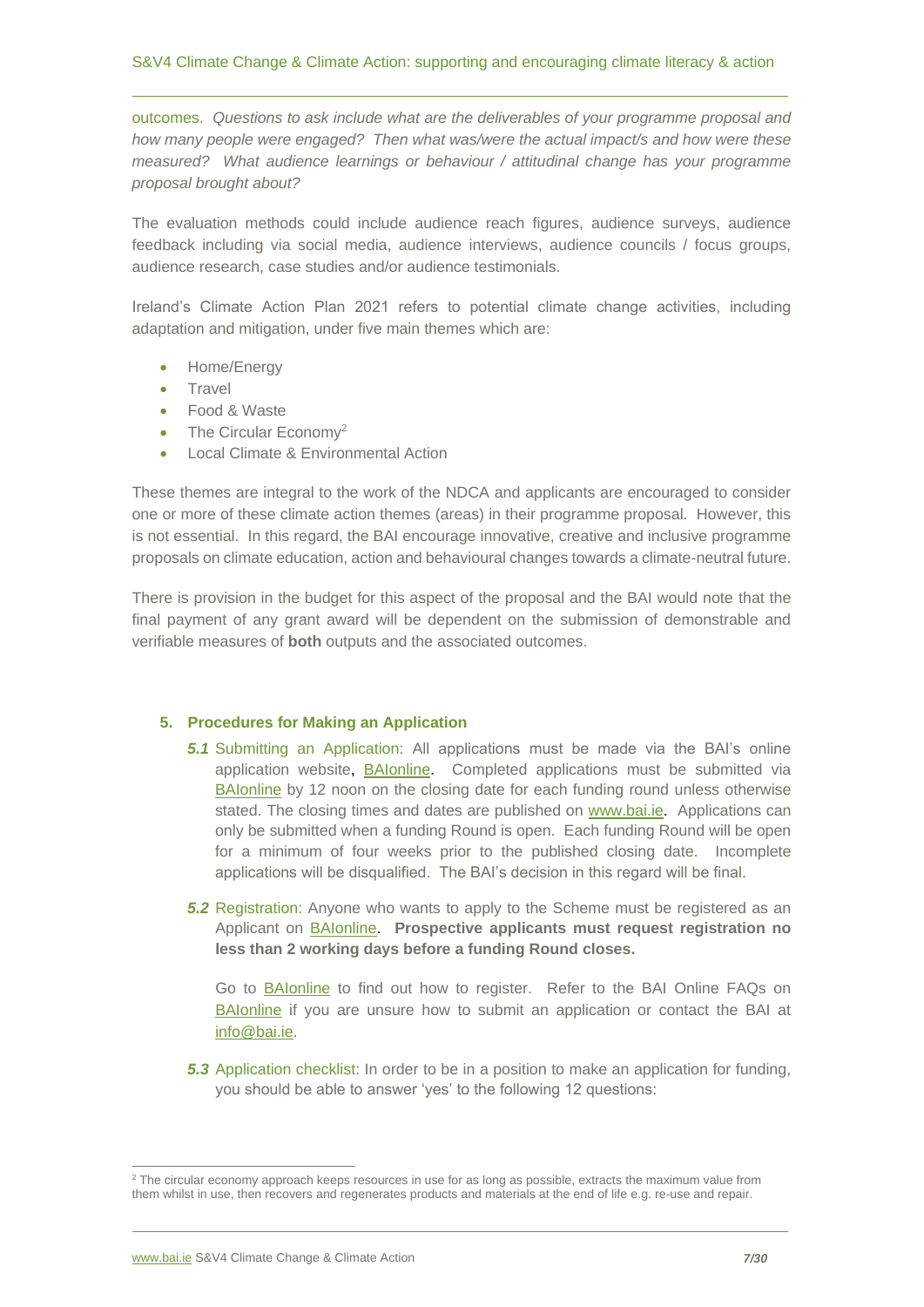#### S&V4 Climate Change & Climate Action: supporting and encouraging climate literacy & action

| 1              | I have registered with BAIonline                                                                                                                                                                                                                                                                                                                                                                                                        | Y/N |  |  |
|----------------|-----------------------------------------------------------------------------------------------------------------------------------------------------------------------------------------------------------------------------------------------------------------------------------------------------------------------------------------------------------------------------------------------------------------------------------------|-----|--|--|
| $\overline{2}$ | I have checked the Contractor for my programme is also registered with BAIonline                                                                                                                                                                                                                                                                                                                                                        | Y/N |  |  |
| 3              | I have read the S&V4 Scheme; the current S&V4 Guide for Applicants (Round 44 – Climate Change & Climate<br>Action)                                                                                                                                                                                                                                                                                                                      | Y/N |  |  |
| 4              | I will complete the application form template and save it as one PDF (less than 8MB) prior to uploading this<br>document to BAIonline. All third-party confirmations are included within the application and all information in the<br>application is legible.<br>Any material considered confidential is saved in an appendix as one PDF and the rationale for seeking<br>confidentiality is clearly set out and uploaded to BAIonline | Y/N |  |  |
| 5              | I will check the application document for computer viruses before it is uploaded to BAIonline                                                                                                                                                                                                                                                                                                                                           | Y/N |  |  |
| 6              | I have completed all mandatory fields on the online part of the application form on BAIonline                                                                                                                                                                                                                                                                                                                                           | Y/N |  |  |
| $\overline{7}$ | My proposed project is ready to go into production                                                                                                                                                                                                                                                                                                                                                                                      | Y/N |  |  |
| 8              | Production of my proposed project has not commenced                                                                                                                                                                                                                                                                                                                                                                                     | Y/N |  |  |
| 9              | My proposed project is new                                                                                                                                                                                                                                                                                                                                                                                                              | Y/N |  |  |
| 10             | My proposed project is not a standard news and current affairs programme                                                                                                                                                                                                                                                                                                                                                                | Y/N |  |  |
| 11             | The majority of the other Finance required to produce this project is demonstrated as secured in my application                                                                                                                                                                                                                                                                                                                         | Y/N |  |  |
| 12             | Any personal information included with the application is necessary                                                                                                                                                                                                                                                                                                                                                                     | Y/N |  |  |
|                | The answer to all the above questions should be 'yes'. When you are satisfied $1 - 12$ are complete, you are ready to submit<br>your application via <b>BAIonline</b>                                                                                                                                                                                                                                                                   |     |  |  |

- *5.4* Verification of information: All information submitted as part of an application for funding must be true and correct.
- *5.5* Closing Date: The application and any relevant attachments must be submitted via the Baionline system, [BAIonline,](http://baionline/) by **12 noon on Tuesday, 26th July 2022.**
- *5.6* Confidential Material: Information which an applicant considers to be confidential should be uploaded as a separate attachment to the application in the Confidential Material section on the [BAIonline.](http://baionline/) The BAI will ensure that such information is appropriately handled including on completion of the particular application process.
- *5.7* Freedom of Information: The BAI undertakes to use its best endeavours to hold confidential any material provided in response to this process, subject to the BAI's obligations under law, including the Freedom of Information Act 2014 ("FOI Act"). Applicants and Contractors are asked to consider if any of the information supplied to the BAI in an application or during subsequent contracting should **not** be disclosed because of its information content, to identify same and to specify reasons for its sensitivity. The BAI will consult with applicants about confidential, personal or commercially sensitive information before making a decision on any request received under the FOI Act. Such information may be released in response to an FOI request.
- **5.8** Data Protection: In order to operate this funding round effectively, we will require information about the applicant and detailed information on the proposed content. This data and documentation will include personal information such as job titles, salaries and e-mail addresses.

The BAI shall comply with its obligations under the General Data Protection Regulation Directive, the Data Protection Act 2018 and any other applicable data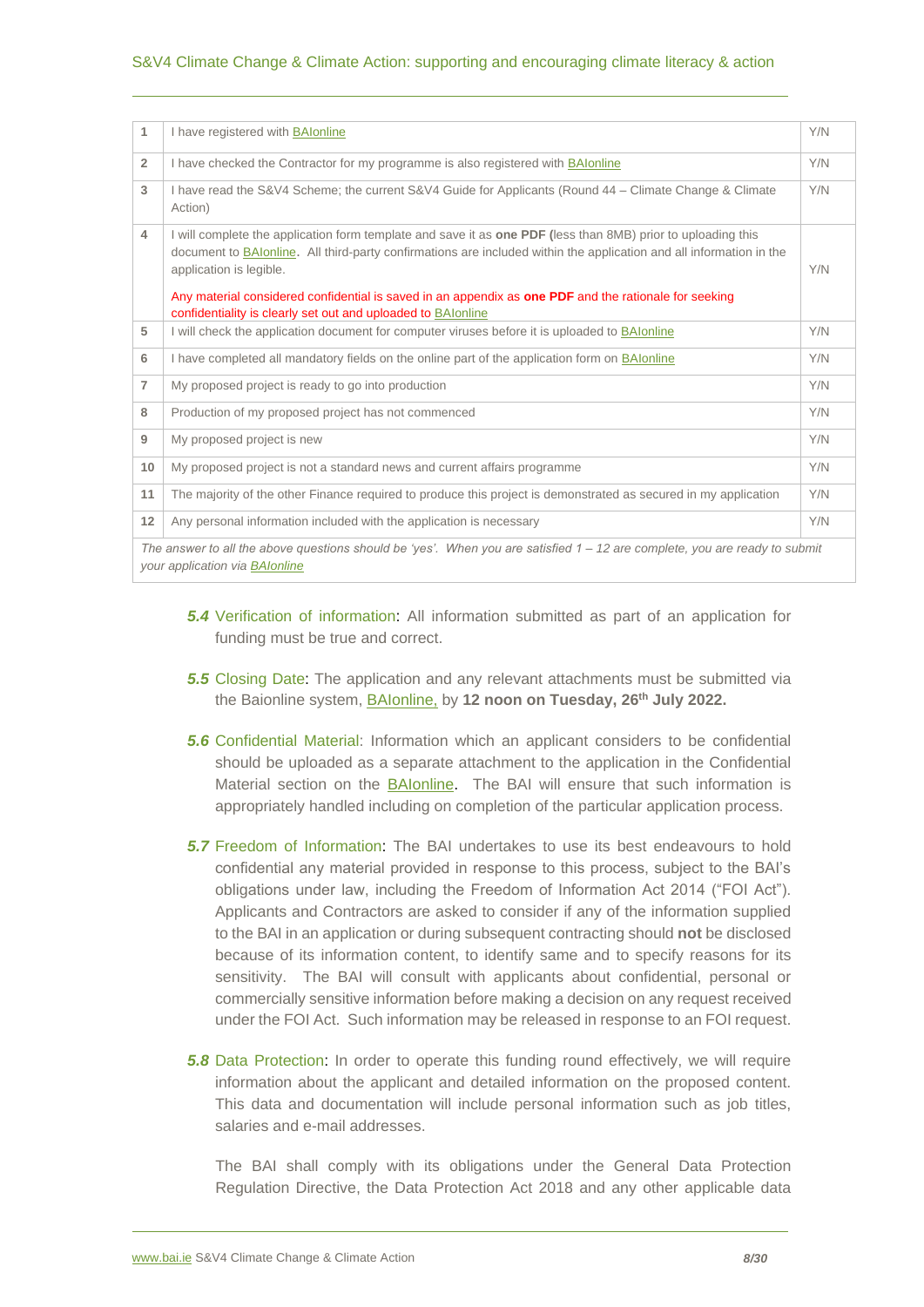privacy laws and regulations when handling and processing any such personal information submitted to this funding initiative.

The information submitted in an application, including any personal information, will be used to process the application and to liaise with the applicant.

Any personal information submitted (excluding the Contractor's contact details used for the purposes of Baionline.ie) will only be retained in the event that the application is successful. Such information would be required for the funding contract and subsequent measuring of the performance of the grant and the associated outcomes. The information may also be used for the purpose of reviewing Sound & Vision 4 and by external researchers. In such instances all personal information would be anonymised.

The BAI is obligated and committed to protecting all personal data submitted in response to a call for applications to this funding round. The BAI has an appointed Data Protection Officer who is registered with the Data Protection Commission.

You can find out more on how the BAI processes personal information in the BAI's published policy at: <https://www.bai.ie/en/about-us/data-protection-policy/> and the BAI's terms and conditions at: [https://www.bai.ie/en/about-us/terms-conditions/.](https://www.bai.ie/en/about-us/terms-conditions/)

**5.9** Conflicts of Interest: The BAI must comply with the Ethics in Public Office Act (1995) the Standards in Public Office Act (2001). In this regard, if, as an applicant, you become aware of circumstances which might give rise to a conflict of interest in the context of your application, you must promptly bring such circumstances to the attention of the BAI.

# <span id="page-8-0"></span>**6. Assessment Procedures**

There are a number of stages in the evaluation process and each stage involves the assessment of an application against predetermined criteria which are underpinned by the 2009 Act and the policies of the BAI. The assessment and decision phases are:

- o Qualification
- o Qualitative
- o Strategic
- o Authority

For the guidance of applicants, the BAI sets out below how the procedures for each of the stages will be applied in assessing applications.

#### *6.1 Preliminary Assessment Phase*

Applicants must meet a number of minimum criteria to be considered for funding. This includes that Applicants to the scheme must be eligible to apply and the application must be for programming that is permitted by the scheme and the funding sought must be within the limits permitted.

In this context, the proposed programming must address Climate Change and Climate Action. Further guidance on these criteria is set out below and the Preliminary Evaluation Scoring Matrix is set out at Appendix 1 for information and reference.

If any of these minimum criteria are not met, applications will be disqualified. The BAI's decision in this regard will be final.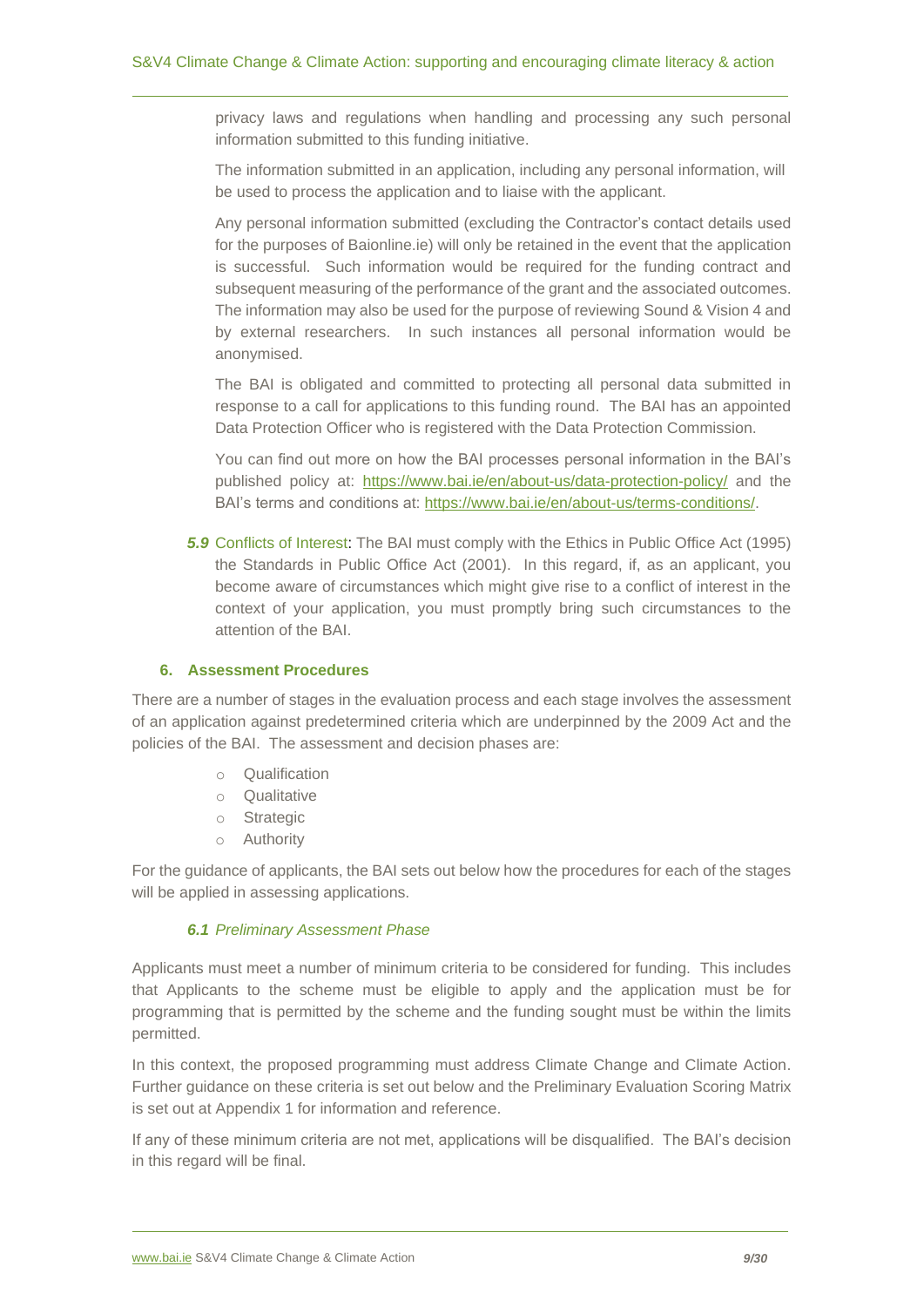# *6.1.1 Who can apply for funding?*

Individuals and established legal entities are eligible to apply for funding under the Scheme. Individuals must be Irish or EU nationals/residents. Legal entities must be incorporated in Ireland or the EU.

# *6.1.2 What can the Scheme Fund?*

Funding is available for the production costs of new programme content for particular programme formats and genres and the theme of 'raising public awareness and understanding of global issues impacting on the State and countries other than the State' and in particular, **Climate Change and Climate Action**.

The Scheme will only accept applications for programmes that are ready to go into production. The Scheme does not accept applications for programmes already in production.

New Programmes: All programmes funded must be new. The BAI is open to considering applications for second or follow-on programmes or series of programmes. In this case, the applicant must outline the following in their application form (online and in the pdf version of the completed application form):

- Set out how the proposed project is 'new'; and,
- Demonstrate that the original and/or subsequent programme or series is substantially complete when the application is submitted. If a follow-on programme/ series is awarded funding in principle, the currently contracted programme/ series must be completed and delivered to the BAI's satisfaction before a contract for the follow-on programme/ series will be concluded. Please note that the standard 12-month deadline for concluding contract negotiations applies for a follow-on programme/ series.

# *6.1.3 What are Scheme's programme themes and language requirements?*

Programmes **must** deal with the SV4 theme of 'raising public awareness and understanding of global issues impacting on the State and countries other than the State'. The global issue focus is **Climate Change and Climate Action**. Potential applicant's attention is drawn to the five themes further to Ireland's Climate Action Plan 2021 namely: -

- Home/Energy
- **Travel**
- Food & Waste
- The Circular Economy
- Local Climate & Environmental Action

Applicants are encouraged to consider at least one of these themes, however it is not essential. The information as set by the DECC further to these themes is a useful reference point. It provides context and information on the climate challenges and the mitigation or adaptive actions that we can take. Further information can be found on the Government website [here.](https://www.gov.ie/en/publication/6223e-climate-action-plan-2021/)

Programmes can be Irish, English, bilingual (Irish and English) or multilingual (i.e. Irish plus two or more languages)<sup>3</sup>. Bilingual and multilingual programmes must include a minimum of 30% Irish language content.

<sup>3</sup> Programming in English and another language (s) that is not Irish can be categorised as 'English' language programmes.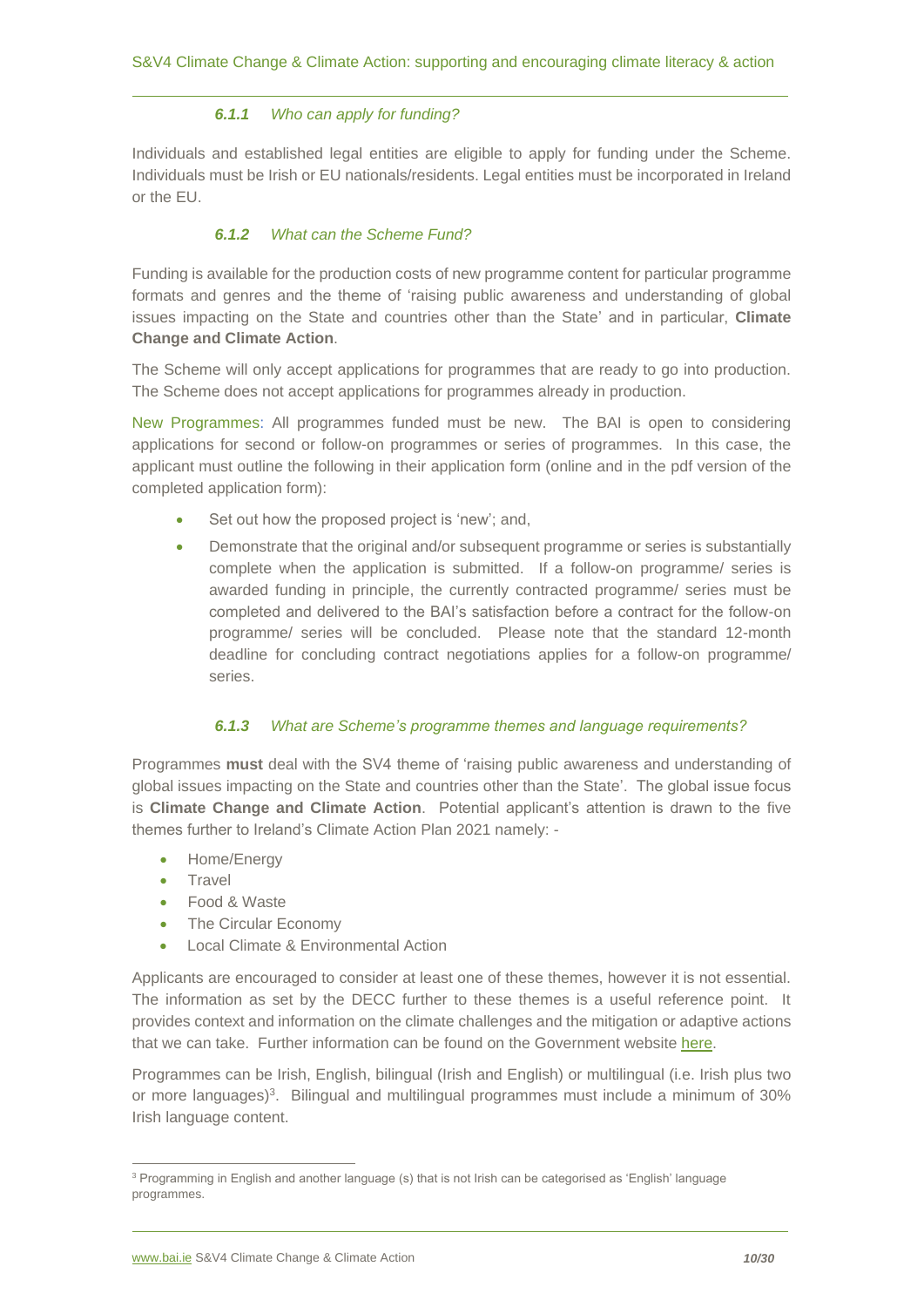#### *6.1.4 What are the Scheme's format and genre requirements?*

The Scheme accepts a range of genres and formats as set out in the table below. The only exclusion is programming which is produced primarily for news and current affairs.

| <b>Accepted Formats:</b> | Documentary; Education; Animation; Drama; and, Entertainment                                                               |
|--------------------------|----------------------------------------------------------------------------------------------------------------------------|
| <b>Accepted Genres:</b>  | Children's; Arts/Culture; Contemporary Society; History/Heritage;<br>Science/Nature/Environment; and, Adult/Media Literacy |
| <b>Excluded Genres:</b>  | News and Current Affairs                                                                                                   |

Applicants must categorise their proposed programme(s) into one genre and format only based on the above matrix when making their online application. While some programmes like docudrama may include elements of more than one format or genre, applicants should select the one that is most appropriate in the context of the overall programme. It is the responsibility of the applicant to select the most appropriate format and genre. Scripted comedy programmes can be submitted under the Drama format. Education projects must contain a learning outcome for the audience - applications that appear to be more informative and with no clear learning outcome may be re-categorised. Applicants are encouraged to support their selection, if required, in the application documentation.

The BAI retains the right to re-categorise applications during the assessment process if, in its view and based on the application documentation, a programme/s has been inappropriately categorised. The BAI's decision on this matter is final.

# *6.1.5 What is the requirement to broadcast?*

The BAI will only fund the production of programmes that will be broadcast by an eligible broadcaster. At application stage, the BAI requires applicants to provide a letter of commitment from a broadcaster which confirms agreement to broadcast the programme in line with the BAI's requirements.

The eligibility criteria for a broadcaster are set out below.

- Radio programmes must be broadcast by a broadcaster licensed by the BAI or an RTÉ service.
- Television programmes must be broadcast on a free television service which provides near universal coverage to the State<sup>4</sup>; or on an appropriate network provider, as defined in Section  $77(1)^5$  of the Broadcasting Act 2009; or MMD system as part of a community content provision contract under Section 72 of the Broadcasting Act 2009.

Peak-time Broadcast: The eligible broadcaster attached to the project must make a commitment to broadcast the proposed programmes at peak times. All applications must include a signed broadcaster's letter of commitment to this effect, unless specifically exempted as set out above.

<sup>4</sup> A free television service is defined in the Act as "a television broadcasting service for the reception of which no charge is made by the person providing the service, and the reception of which is available to at least 90 per cent of the population of the State".

<sup>5</sup> "Appropriate Network" means an electronic communications network provided by a person ("appropriate network provider") which is used for the distribution or transmission of broadcasting services to the public.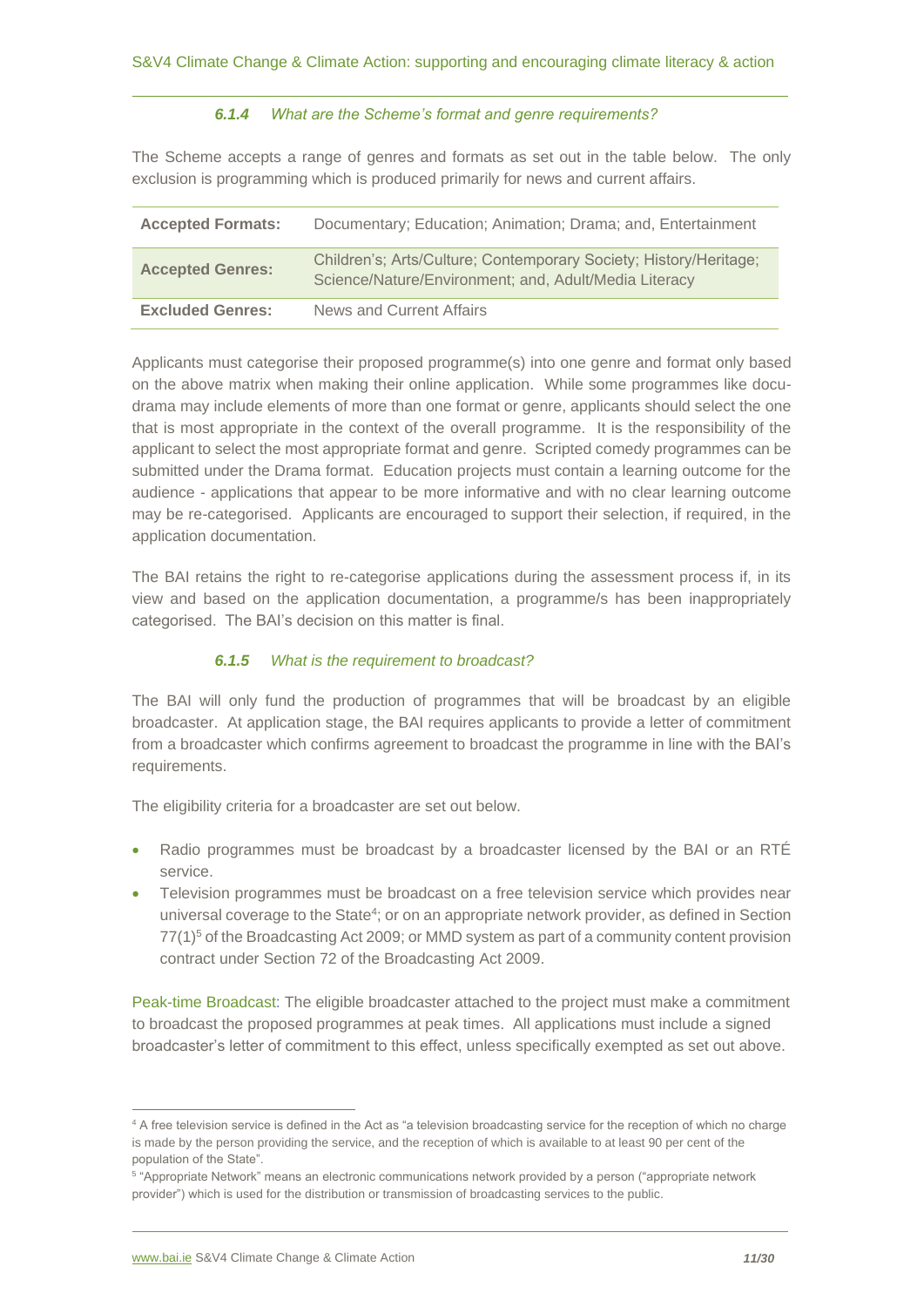# S&V4 Climate Change & Climate Action: supporting and encouraging climate literacy & action

Peak viewing and listening times are:

| Radio programmes             | 7 a.m. – 9 p.m.      |
|------------------------------|----------------------|
|                              |                      |
| <b>Television programmes</b> | 6 p.m. $-11.30$ p.m. |

*Some programmes are exempted from the peak time requirement. These are:* 

| Children's<br><b>Programmes</b>                                                                             | These are exempt from peak time requirement unless broadcast<br>$\bullet$<br>on a dedicated children's channel.<br>Peak time for such channels will be designated by the BAI with<br>$\bullet$<br>reference to factors such as the nature of the channel and the<br>programming being supported.<br>This general exemption excludes the $00.00 - 07.00$ period.<br>$\bullet$ |
|-------------------------------------------------------------------------------------------------------------|------------------------------------------------------------------------------------------------------------------------------------------------------------------------------------------------------------------------------------------------------------------------------------------------------------------------------------------------------------------------------|
| <b>Educational</b><br>programmes<br>(including but not<br>limited to<br>adult/media literacy<br>programmes) | These are exempt from peak time requirement.<br>$\bullet$<br>This general exemption excludes the 00.00-07.00 period.<br>$\bullet$                                                                                                                                                                                                                                            |
| Irish language &<br>long form<br>programmes                                                                 | The peak time requirement for programmes broadcast in the Irish<br>language (whether radio or television), and long form programmes<br>on television, extends to midnight.                                                                                                                                                                                                   |

# *6.1.6* **Access Services (Television only)**

In order to facilitate the understanding and enjoyment of television programmes by people who are deaf or with hearing difficulties, all funded programmes must make provision for subtitling. The subtitling provided should conform to the [BAI Subtitling](http://www.bai.ie/en/download/128530/) Guidelines and accompanying subtitles must be available/accessible to viewers each time the funded programme is broadcast in the State.

Similarly, in order to facilitate access to programmes for people who are deaf, with hearing difficulties, blind or with visual impairments, some funded programming must make provision for Irish Sign Language (ISL) for deaf or hearing impaired **and/or** Audio Description (AD) for blind or visually impaired.

With that in mind, TV Drama and children's TV applications **MUST have at least one broadcast with AD and/or ISL, with the cost deemed an eligible cost**. Drama and Children's programming applicants are free to choose which element suits their project best. This is deemed as an eligible cost and provision for these costs should be made in the budget.

Funding is also available to applicants who wish to provide Irish Sign Language (ISL) and/or audio description (AD) services in other formats (Education, Documentary, Entertainment). **The BAI**  *strongly* **encourages such applications, either with ISL or AD or both, with the cost also deemed an eligible cost.**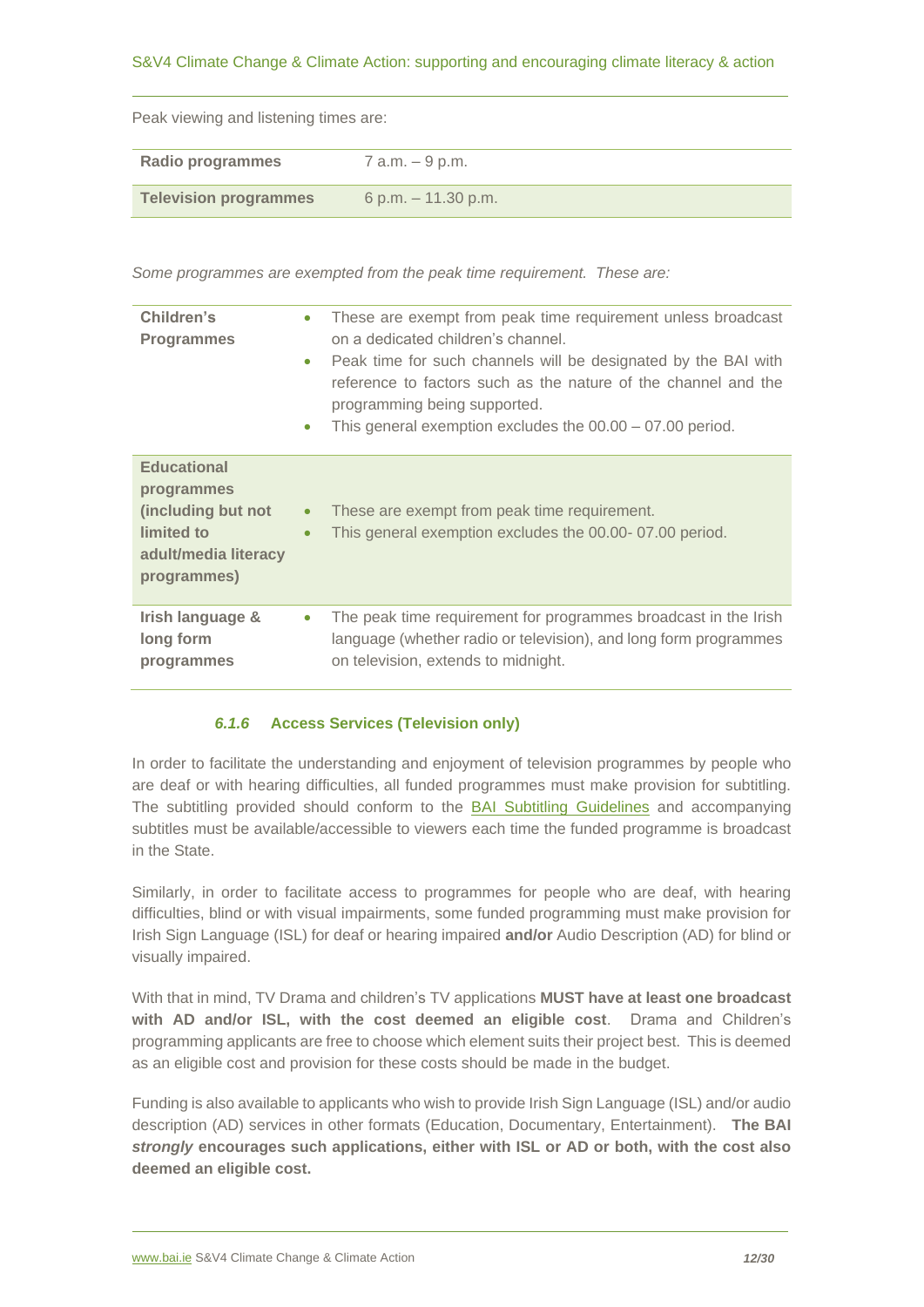Flexibility around these measures will be considered. For example, a primary broadcast at peak times may be permitted without ISL provided a broadcaster commits to a further secondary ISL broadcast, either at peak or off-peak hours. Further details on subtitling, ISL and AD can be found on the BAI website here: [http://www.bai.ie/en/codes-standards/#al-block-1.](http://www.bai.ie/en/codes-standards/#al-block-1)

# *6.1.7* Is broadcasting the only way to distribute Scheme funded content?

Completed programming funded under S&V4 can be distributed via cinema or online means (in whole or in part) before being broadcast on TV or on radio i.e. the 'cinema first' or 'digital first' principles. The BAI will permit a cinema first or digital first release only where the application has met with the Scheme's 'Requirement to Broadcast' as set out above.

# Cinema First

The Scheme requires that for the 'cinema first' principle the audiovisual programme/s must be broadcast during the peak time schedule of the eligible broadcaster within 6 months of the initial cinema release.

#### Digital First

One of the main objectives of this 'digital first' principle is for programming funded under the Scheme to engage wider audiences. All applicants that submit a cost for 'digital first' must demonstrate how they will meet this objective. The BAI would also encourage applicants that propose to use the 'digital first' principle to do so to enhance creativity and innovation.

The hosting of the material funded under the Scheme must be done in agreement with the eligible Broadcaster. If material is hosted on platforms other than the Broadcasters website/player the Applicant will be responsible for covering any copyright related costs that may be applicable, these cannot be charged to the project. In this regard, copyright related costs are the responsibility of the Applicant and Broadcaster who commissioned the project. The BAI will not allow charges for any copyright costs that should already be met by the commissioning entity.

In principle, the 'digital first' aspect of a project is secondary to the linear broadcast. Material provided digitally first can be re-edited but must align closely with the linear broadcast and adhere to the S&V4 requirements.

#### **Television**

The requirement for the 'digital first' release is that the audiovisual programme/s must be made digitally available within 6 months of the delivery of the content to the broadcaster.

Funding for the delivery costs should be low given that the material provided, in whole or in part, would be produced as part of the linear broadcast. Indicatively, costs for the delivery of 'digital first' should not exceed 2.5% of the project budget. If an Applicant seeks 'digital' first' costs, the Applicant must demonstrate value for money and will be required to report on the outcome of any 'digital first' initiative within a year of project completion.

The Applicant must also make provision for Access. Please refer to page 10 of this Guide.

The approach to the 'digital first' principle must be agreed with the eligible Broadcaster and for guidance purposes only, could include: -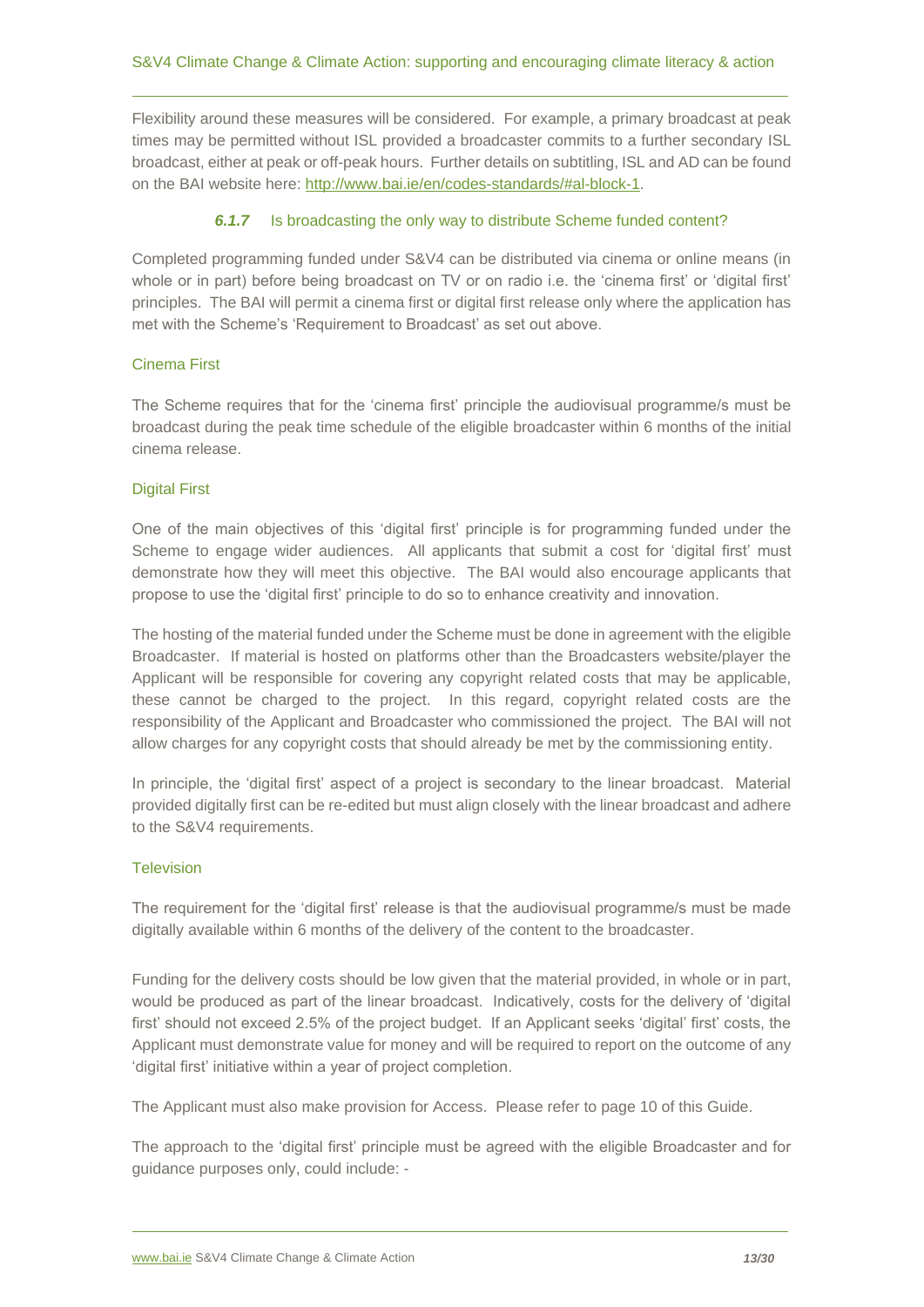- all or part of the programme being made available digitally first e.g. a pre-transmission distribution via a TV player such as the RTÉ player or as an on-demand programme on Virgin Media or on a VOD service provider before appearing as a broadcast; or on a broadcaster's social media platforms and apps;
- using 'digital first' to promote the programme e.g. with promo clips on social media, the use of hashtags, instagram stories, photo sharing etc.;
- a focus on certain genres and formats, including animation, children's content generally and short-form content in multiple genres, reflecting the tastes and behaviours of young audiences in particular;
- making additional material available in that material that was intended for the production was not used in the final cut e.g. extended interviews;
- Facilitating and promoting audience engagement online via viewer polls, comments and competitions etc.

# Radio

The requirement for the 'digital first' release is that the audio programme/s must be made digitally available within 6 months of the delivery of the content to the broadcaster.

Also, funding for the delivery costs should be low given that the material provided, in whole or in part, would be produced as part of the linear broadcast. Indicatively, costs for the delivery of 'digital first' should not exceed 5% of the project budget. If an Applicant seeks 'digital' first' costs, the Applicant must demonstrate value for money and will be required to report on the outcome of any 'digital first' initiative within a year of project completion.

The Applicant should also consider making provision for Access.

The approach to the 'digital first' principle must be agreed with the eligible Broadcaster and for guidance purposes only, could include: -

- all or part of the programme being made available digitally first e.g. a pre-transmission distribution via a Radio Station's website, social media platforms and apps such as a podcast, before appearing as a broadcast;
- using 'digital first' to promote the programme; with promo clips on social media, the use of hashtags, instagram stories, photo sharing etc.;
- a focus on certain genres and formats, including children's content and short-form content in multiple genres, reflecting the tastes and behaviours of young audiences in particular;
- making additional material available in that material that was intended for the production was not used in the final cut e.g. extended interviews;
- facilitating and promoting audience engagement online via viewer polls, comments and competitions etc.

# *6.1.8* Are there limits on the level of funding?

Under European Commission (EC) regulations concerning State aid to films and other audiovisual works, the maximum grant aid intensity permissible is limited to 50%. The EC has accepted that the programmes specified under the Broadcasting Act 2009 generally fall within the three exclusions to the 50% maximum contained in the EC guidelines. These exclusions relate to programmes which are difficult to make, low-budget or counteract the limited geographic extension of certain languages and cultures.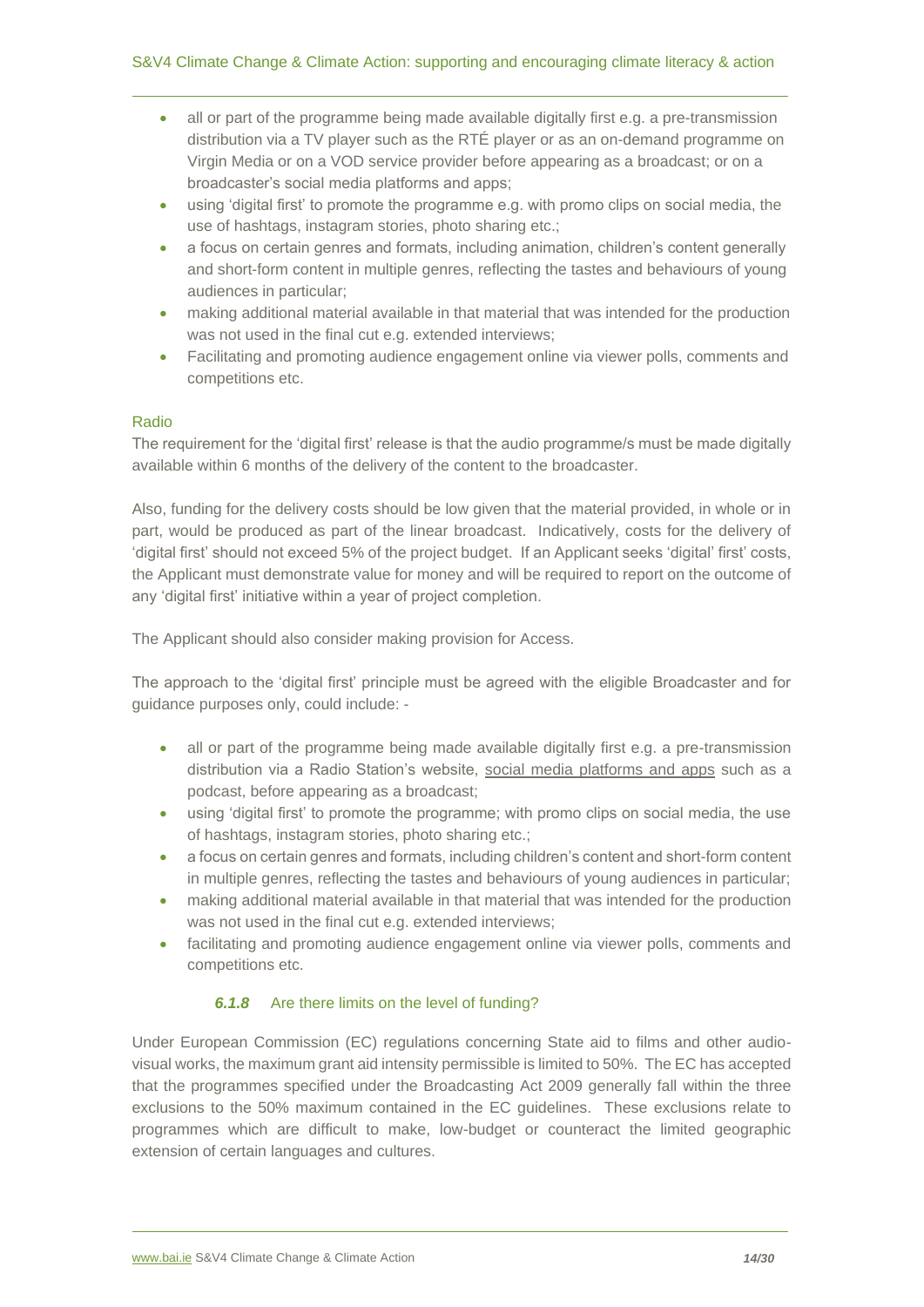Applications for funding that meet the following BAI criteria must provide a rationale in the "Low Budget" section on [BAIonline](http://www.baionline.ie/) as to how the proposed programme has the character of an audiovisual work that is difficult to make:

- **1. the total budget exceeds €55,000 (radio) or €750,000 (television), and**
- **2. the total grant aid requested is in excess of 50% of the total budget, and**
- **3. the programmes are** *not* **in the Irish language, and**
- **4. the programme does** *not* **deal with adult literacy.**

The criteria for assessing "difficult to make" include:

- Producer, broadcaster or project resources
- Lack of commercial potential
- Lack of significant audience appeal
- Specificity of the linguistic, educational and cultural themes
- The experimental nature and/or creative risk

TV applications only: In addition, EU regulations provide that member States may require a minimum level of production activity to take place in their territory to qualify for grant aid. The following table outlines the BAI requirements in this regard. Applicants are required to confirm that they will comply with these requirements when applying for funding.

| <b>Grant: Total Budget</b>                                         | <b>Territorial Spend</b>                                                                                                                                                                                                                          |
|--------------------------------------------------------------------|---------------------------------------------------------------------------------------------------------------------------------------------------------------------------------------------------------------------------------------------------|
| If the BAI grant is less<br>than 50% of the total<br>budget, then: | 160% of the grant aid awarded must be spent within the territory of the<br>Republic of Ireland. For example, if the grant is $\epsilon$ 30k for a project with a<br>total budget of €100k, then €48k must be spent in the Republic of<br>Ireland. |
| If the BAI grant is 50% or<br>more of the total budget,<br>then:   | 80% of the overall production budget must be spent within the island of<br>Ireland. For example, if the grant is €60k for a project with a total<br>budget of €100k, then €80k must be spent within the island of Ireland.                        |

The BAI may, in certain circumstances, accept a lower percentage of spending than those outlined above, for example, where there are justifiable editorial reasons or there is a conflict between the BAI's requirements and the requirements of other funders. Applicants are required to provide a rationale for the lower percentage spending in these instances.

The Scheme will only accept applications for programmes that are ready to go into production. The Scheme does not accept applications for programmes already in production. Applications for standalone development or completion funding are not eligible in the general funding rounds.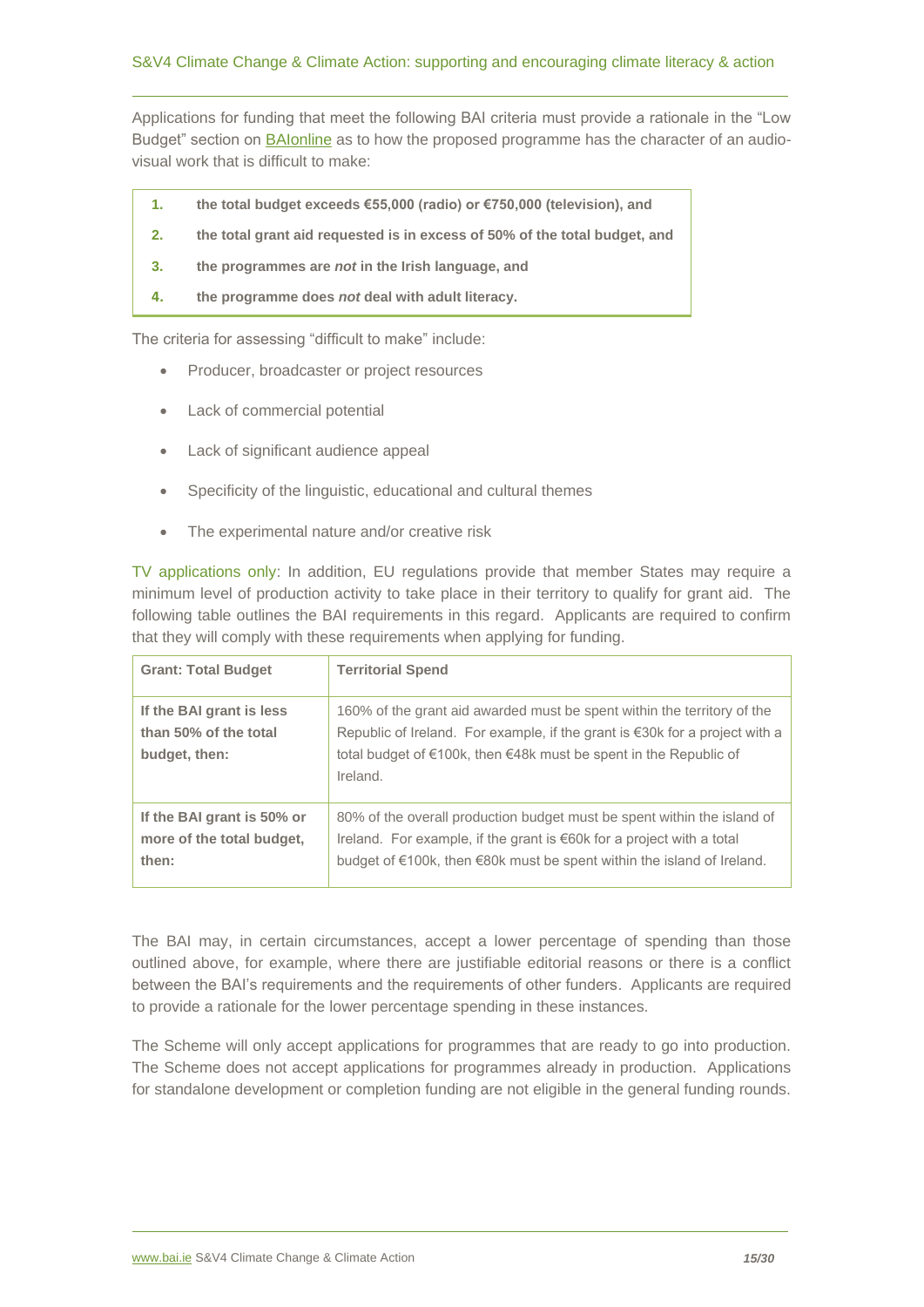# *6.1.9* What are eligible costs?

The only costs that can be funded under S&V4 are eligible costs. Eligible costs are the costs associated with the production and delivery of the programme(s) and, in addition to general production costs, may include financial, legal and banking costs. Development costs may be eligible provided they are directly related to the production of the programme and have been supported by budget notes. Applicants should provide a rationale for all costs in their budget notes/ detailed budget breakdown. In the instance of an international production, Applicants are reminded that any costs incurred that are associated with the production, regardless of where the cost is incurred, are considered as eligible costs in the context of the Scheme. Therefore, the application budget and finance plan should include these costs and financing for such costs should be adequately demonstrated in the application as secure.

Ineligible costs are costs that are related to the production and delivery but are not directly related to programme-making or delivery. Examples of ineligible costs include depreciation, general website costs and training.

In most cases capital costs are ineligible. However, where the applicant is a community group engaged in programme production, some capital costs may be eligible for funding. In these cases, applicants must provide a full rationale as to why these capital costs are required and provide three quotes for the procurement of such equipment. These shall be assessed on a caseby-case and the BAI will contribute up to a maximum of 80% of such capital costs.

The Scheme can fund a maximum of 95% of the costs in the eligible budget. Due to the overall demand on Scheme funding, Applicants for AV projects are advised that the indicative maximum for a funding request is €500,000 and grants of this amount are more likely to be the exception than the standard funding amounts awarded. For detailed information in relation to the amounts that can be sought for individual projects, applicants should consult the funding matrix as set out below:

# **Radio Programmes**

| Minimum award           | Maximum award | Grant awarded will not represent more than the following<br>percentage of the total eligible budget |
|-------------------------|---------------|-----------------------------------------------------------------------------------------------------|
|                         | €20,000       | Up to 95%                                                                                           |
| €20,001                 | €40,000       | Up to 90%                                                                                           |
| €40.001                 | €55,000       | Up to $85%$                                                                                         |
| Greater than<br>€55,001 |               | To be negotiated on a case by case basis but will not exceed 85%                                    |

#### **Television Programmes**

| Minimum award | Maximum award | Grant awarded will not represent more than the following<br>percentage of the total eligible budget |
|---------------|---------------|-----------------------------------------------------------------------------------------------------|
|               | €50.000       | Up to 95%                                                                                           |
| €50,001       | €250.000      | Up to 90%                                                                                           |
| €250.001      | €500,000      | Up to $85%$                                                                                         |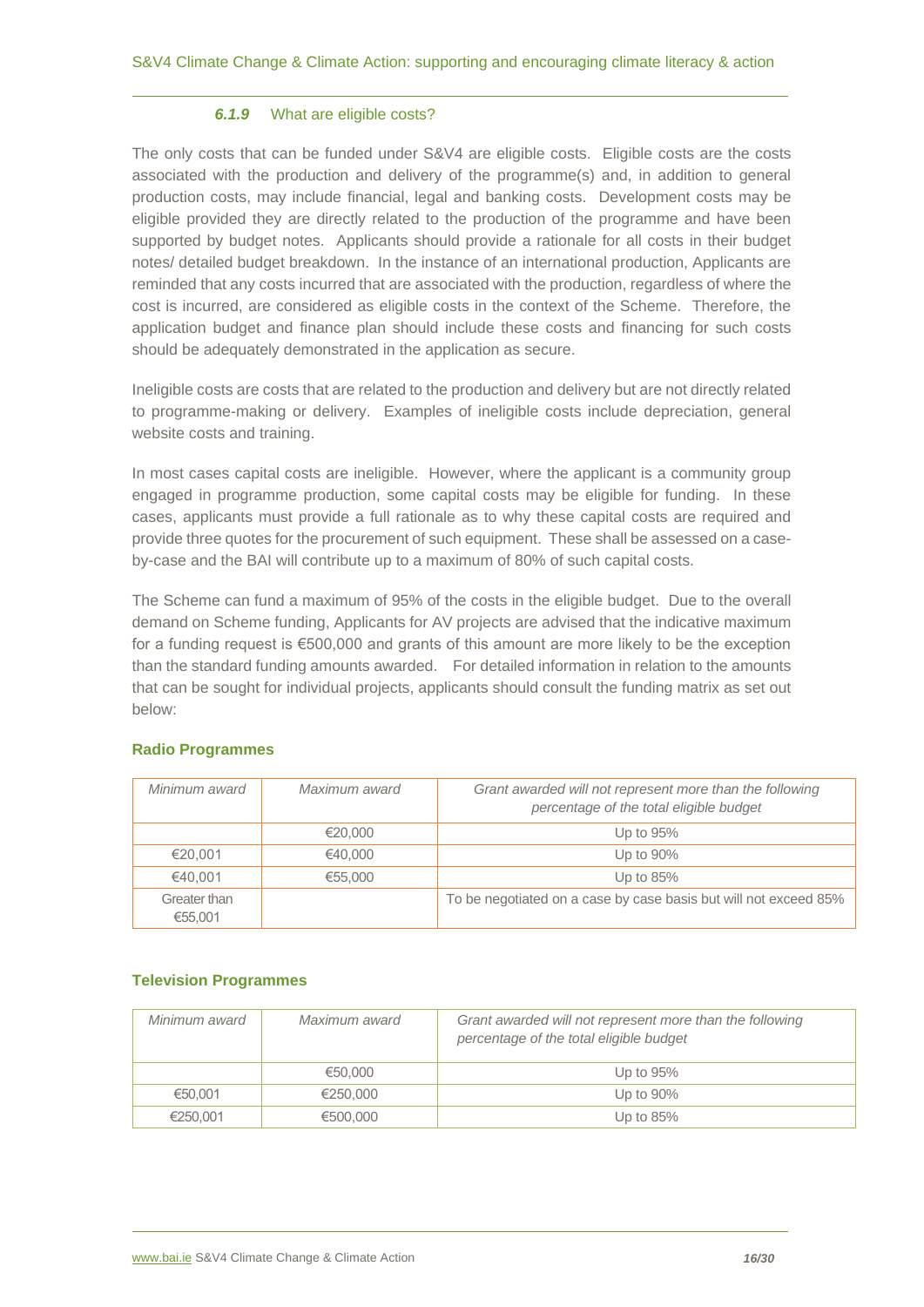# *6.1.10* Commencement of Production

Please note that once an application has been submitted, and assessment is underway, production may commence but this is at the applicant's own risk.

# *6.2* Qualitative Evaluation Phase

If the applicant and application are deemed eligible in the Preliminary Evaluation Assessment Phase, the application qualifies for consideration for the award of funding. The next stage is the Qualitative Evaluation Phase. During this phase each application is assessed on its own merits in the context of the scheme objectives and predetermined qualitative criteria in the context of the purpose of the funding round, Climate Change and Climate Action. The Qualitative Evaluation Scoring Matrix is set out at Appendix 1 for information and reference.

We will assess how you demonstrate that the outcomes of what you propose will enhance the awareness and understanding of viewers and/or listeners of the global climate crisis, giving rise to behavioural change/s and action/s (i.e impact on attitudes, values, and adoption of sustainable climate practices); the level of inclusiveness, including diversity; the quality of the application, including demonstration of climate change expertise and if necessary, the partnerships proposed and the achievability of what is proposed; lasting impacts, sustainability and replicability; and, demonstration of value for money.

There are 4 criteria and an applicant must achieve a score of 50% or more in each of the 4 criteria to qualify for further assessment for the award of funding. The assessment criteria are as follows:

- Public value for viewers & listeners in terms of climate literacy
- New / Additionality & Innovation
- Feasibility & Partnerships & Quality of the Application
- Resources & Case Made for Funding

# *6.3* Strategic Assessment Phase:

In instances where there are more qualifying applications than funds available, the BAI will have a second evaluation phase. This will focus on the quality of individual applications as well as on the overall package of funding awards that best fulfils the aims of this funding initiative. Final recommendations are then submitted to the Authority for ratification. The Strategic Assessment Scoring Matrix is set out at Appendix 1. The assessment criteria for this phase are:

- Diversity of formats, genres, content and audiences served, including gender equality and inclusion
- Scalability and/or longevity of programme proposal
- Readiness to Production and ability to Report on project outputs and outcomes
- Qualitative Assessment Score

#### *6.4 Authority Consideration*:

The final stage sees the Authority make final decisions on the applications, considering recommendations emerging from the previous assessment phases. Following ratification, the BAIonline application status of any recommended application will be indicated as "Successful".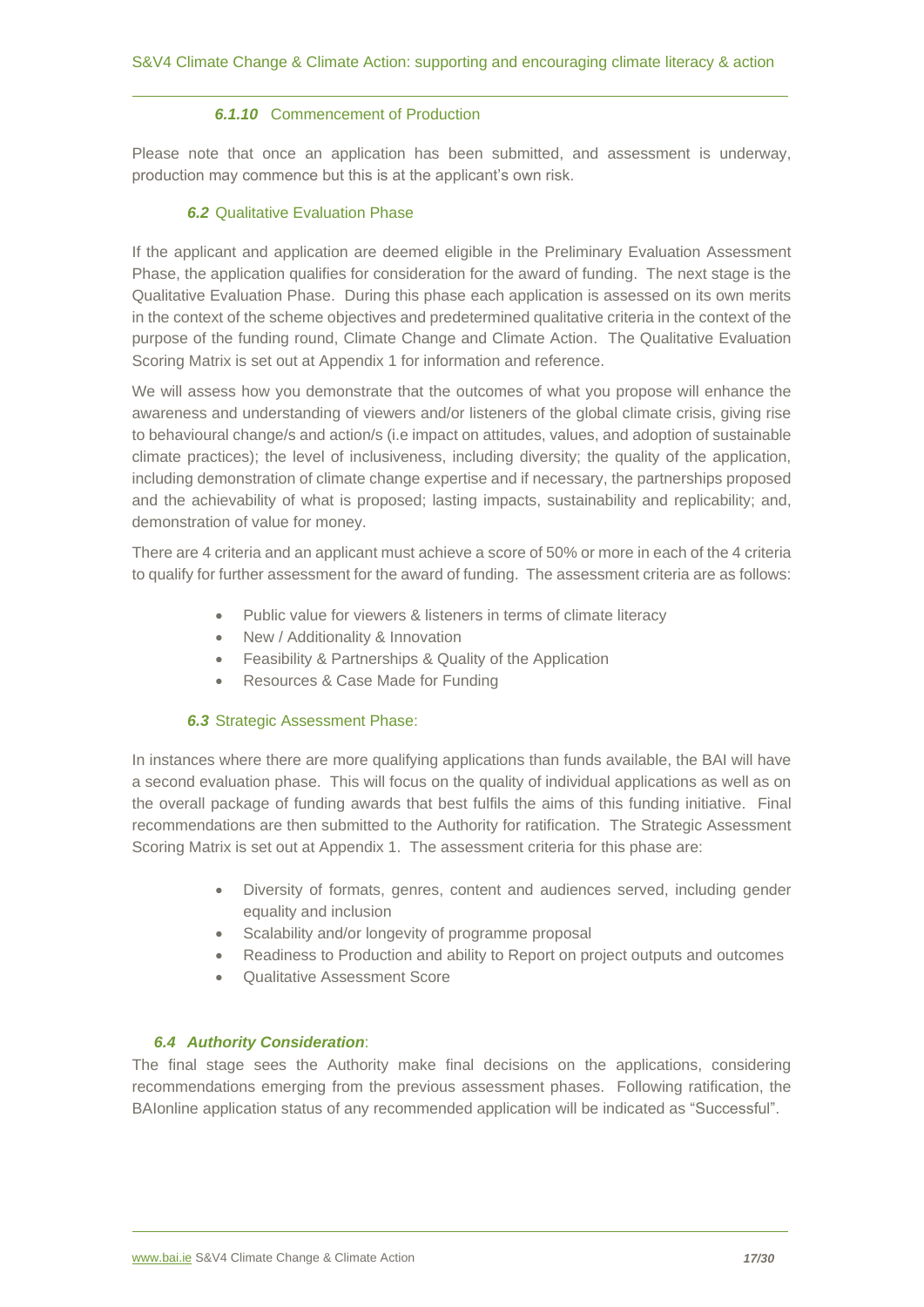#### *6.5 The Decision-Making Process*

The following procedures will be followed by the BAI in determining the suitability of an applicant for the award of funding:

*6.5.1* An initial evaluation will be made of each application to ensure that it meets with the qualifying criteria of the scheme including applicant eligibility and that all the information and documentation required has been submitted. Any applicant that does not meet with any one of the listed criteria will be disqualified and will be excluded from the application process (refer Appendix 1). The BAI staff will check for any potential conflicts of interest with the assessors prior to distributing any applications to the next stage of assessment.

**6.5.2** The eligible applications are then arranged in groups. The groupings may be informed by proposal type (Radio or TV); format; genre; amount requested and so forth and assigned to a Qualitative Assessment Panel.

The Panel will be made up of BAI staff and external assessors and in the formation of each Panel, the BAI will take into account appropriate skills and experience required to assess the projects. Each application is assessed by each external Panel member independently and then a meeting is convened to discuss each application. The panel will agree a score for each application and a list of the funding recommendations will be agreed. The Executive will then circulate a draft of the matters agreed to each panel member for consideration and approval. On completion of all the panel assessment meetings, including signoff on the assessment meeting documentation, the complete list of funding recommendations is compiled. If the recommended amount of funding exceeds that which is available for the round, a strategic assessment phase will be required.

*6.5.3* A Strategic Assessment Panel is established of senior members of the BAI management and staff members involved in the running of the S&V4 round. This forum considers collectively the Qualitative Assessment Phase scores, the Panel recommendations and the strategic criteria. The BAI is obligated to aim for a balance of content outcomes that facilitates the best mix of formats, genres, language and audiences based on the applications received for the round. The applications that achieve the highest scores will be awarded funding.

*6.5.4* The final stage sees the Authority make the final decisions on the applications, considering the recommendations emerging from the previous assessment phases.

# *6.6* Funding Decisions

#### *Successful applications*

Where the BAI has approved an application for funding, the following steps apply:

- The BAI informs the applicant of the decision, setting out any condition(s) attaching to the offer.
- The BAI will make public a list of the funding offers ratified by the Authority.
- The successful applicant must confirm his/her acceptance of the offer of funding and any condition(s) attached thereto by the BAI.
- A successful applicant is required to enter into a contractual agreement with the BAI, on terms to be specified by the BAI. Such terms include a schedule relating to the drawdown of funds by an applicant. Funds are administered by the BAI in accordance with the terms of the contractual agreement.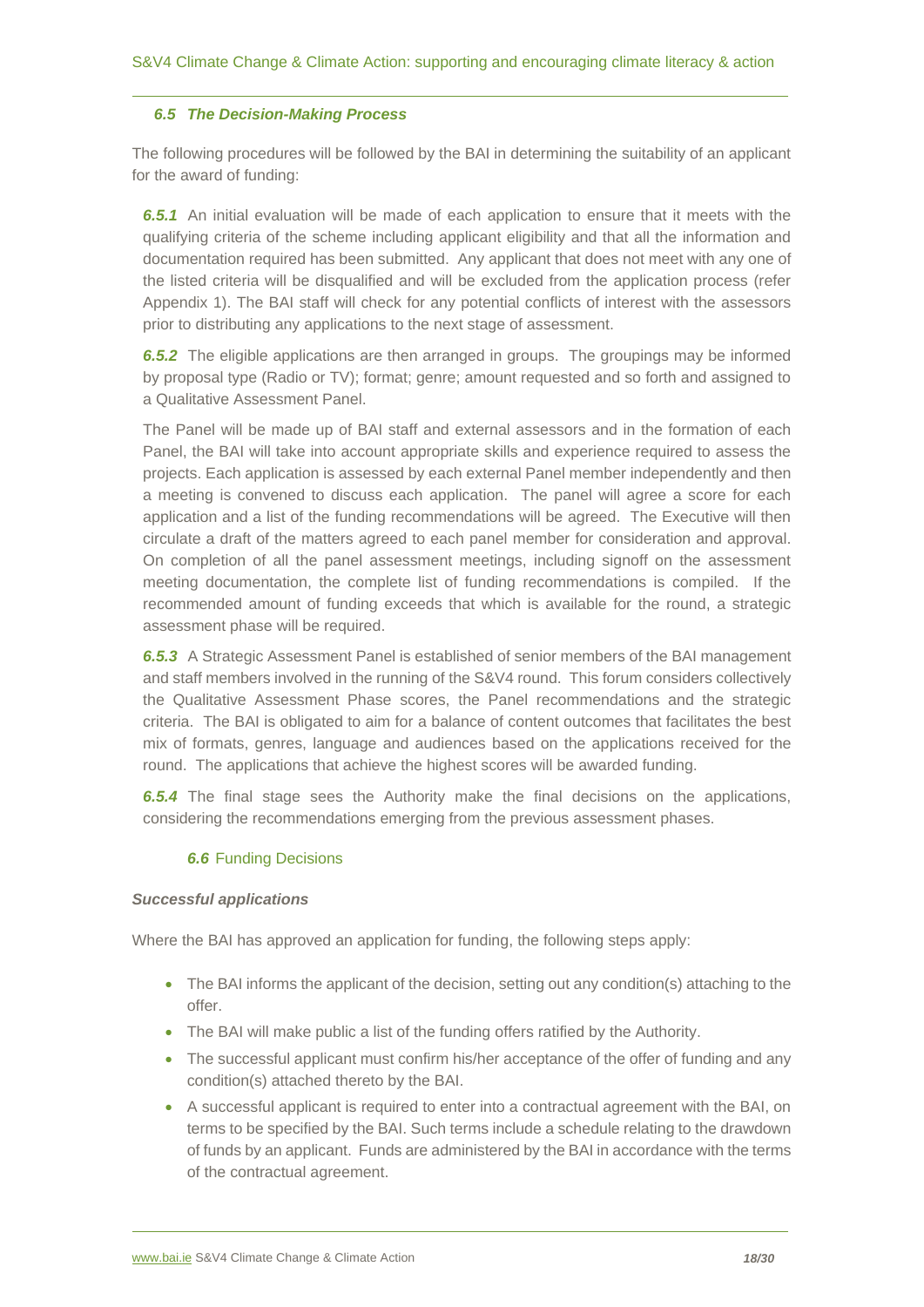#### *Unsuccessful applications*

Where the BAI has rejected an application for funding, applicants are notified individually and provided with information on the performance of their application in the assessment process. The BAIonline application status will indicate at what stage your application was rejected:

If the application is rejected during the Qualification Assessment Phase, the status will indicate 'Rejected - Preliminary'.

If an application is rejected during the Qualitative Assessment Phase, the online status will indicate it as 'Rejected – Stage 1' when the Round has been ratified.

• If an application is rejected during the Strategic Assessment Phase, the online status will indicate it as 'Rejected – Stage 2' when the Round has been ratified.

# *6.7* Contracting

#### A copy of the template contract is available on [www.bai.ie/en](http://www.bai.ie/en)

When contracting with the BAI a successful applicant will be required to provide certain deliverables to the BAI. For information, below is a non-exhaustive list of what would be required at contracting. Note that these documents do not have to be in place when making an application; they are included here for guidance only.

- Budget & Finance Plan
- Project plan, including milestones, outputs and outcomes
- Grant Details
- Signed Statement of Commitment from Chairperson or the Financial Controller
- No Set off letter from the relevant Bank
- Tax Clearance Information<sup>6</sup>

#### *6.8* Reporting

The grantee must report on the outputs and associated outcomes of the funded programme content. Accordingly, the grantee will have to monitor, record and detail the impacts of the programme content on the targeted audience/s and provide data on key performance indicators including the measurement of learnings, actions and/or behavioural changes arising; mitigation and/or adaption behaviours that assist in achieving a greener future for Ireland. The BAI will provide outcome report guidelines.

#### Audit

All grantees must retain documentary evidence of expenditure incurred against the grant for audit purposes. The BAI will conduct random audits as provided for in the BAI's funding contract.

<sup>&</sup>lt;sup>6</sup> If such documentation is already on file at the BAI, there is no need to duplicate it. Simply inform the BAI that the documentation was previously submitted for another BAI activity.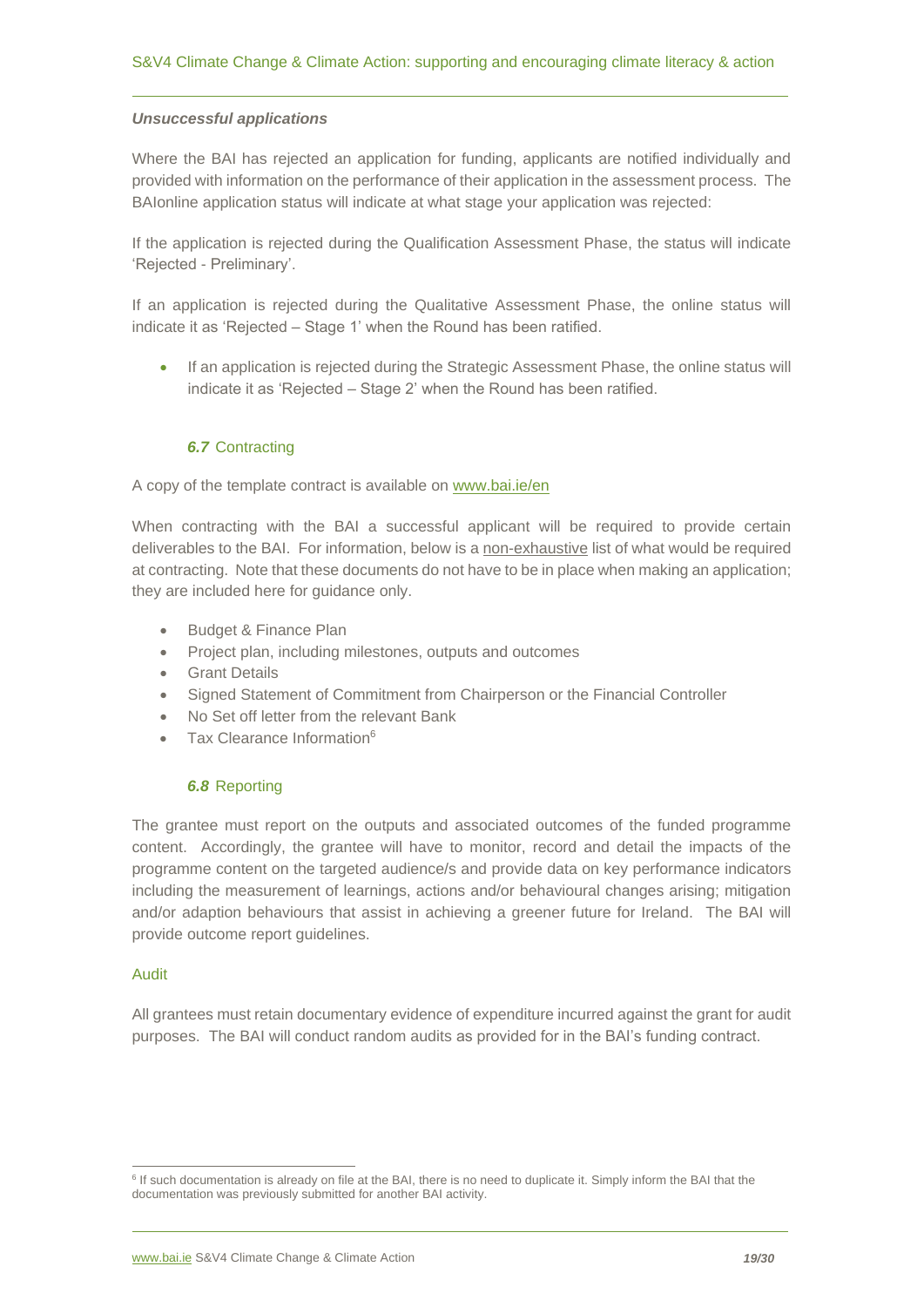#### *6.9 Disclaimer*

The information supplied in this document is not an exhaustive account of the statutory requirements and legal obligations on applicants for funding under the Scheme. It should not be regarded as a complete or authoritative statement of the law.

Persons to whom the present document is made available must make their own independent assessment after taking their own professional advice and making such further investigations, as they deem necessary on all relevant matters. The BAI makes no representation or warranty, express or implied, with respect to the information contained in the present document or with respect to any oral or written information made or to be made available to any potential applicant or its professional advisers. Any liability in this regard is expressly disclaimed.

# <span id="page-19-0"></span>**7. Application Format**

This section of the document explains the separate elements of the Official Application Form and sets out the information the BAI requires under each element. This should be read in conjunction with the Application Form which is available from [www.bai.ie](http://www.bai.ie/) and [BAIonline.](http://www.baionline.ie/) Applicants who fail to complete **all** mandatory sections of the Application Form and provide **all** mandatory documentation **in the correct format** will be rejected at preliminary evaluation stage. The table below identifies the items that are mandatory for each type of application.

The material outlined in the table below needs to be incorporated into one PDF document only. Links to documentation held external to the application document should not be included with the exception of Animation samples. Embedding documentation within the application attachment is not recommended due to the risk that it may not be readable/accessible to the BAI.

| #               | <b>Application Form Contents</b>                                                                                                                                                                                                | <b>Mandatory</b>                                                                                          |
|-----------------|---------------------------------------------------------------------------------------------------------------------------------------------------------------------------------------------------------------------------------|-----------------------------------------------------------------------------------------------------------|
| 1               | Programme Specification, including Treatment                                                                                                                                                                                    | For all applications                                                                                      |
| $\overline{2}$  | <b>Budget</b>                                                                                                                                                                                                                   | For all applications                                                                                      |
| 3               | Budget Notes and/or a Detailed Budget                                                                                                                                                                                           | For all applications*                                                                                     |
| 4               | Finance Plan, including Territorial Spend                                                                                                                                                                                       | For all applications                                                                                      |
| 5               | Letter of Commitment from a Broadcaster                                                                                                                                                                                         | For all applications**                                                                                    |
| 6               | If proposing to use the 'Digital First' principle, letter of commitment from<br>eligible Broadcaster should include confirmation of agreed approach to<br>the creation of material for the digital first aspect of the proposal | For all applications if using the<br>principle                                                            |
| $\overline{7}$  | Letter(s) of Commitment from other Funders                                                                                                                                                                                      | Advised but not mandatory***                                                                              |
| 8               | CVs and letters of Commitment (if applicable) from Key Personnel /Talent<br>Contributors                                                                                                                                        | For all applications                                                                                      |
| 9               | <b>Indicative Running Orders</b>                                                                                                                                                                                                | Mandatory for radio applications<br>and recommended for TV<br>applications, except for scripted<br>dramas |
| 10 <sup>°</sup> | <b>Scripts</b>                                                                                                                                                                                                                  | For Drama applications                                                                                    |
| 11              | <b>Animation Samples</b>                                                                                                                                                                                                        | For Animation applications only                                                                           |

*\* Budget notes are recommended for all applications and are mandatory for Radio projects, a detailed budget is required for all TV projects.*

*\*\*see section 6.1.5 for certain exceptions.*

*\*\*\*please read sections 6.1.8 and 6.1.9 for information on acceptable thresholds.*

Items not included in the above list such as show reels and promotional material should not generally be included in the application. If applicants include additional supporting material in the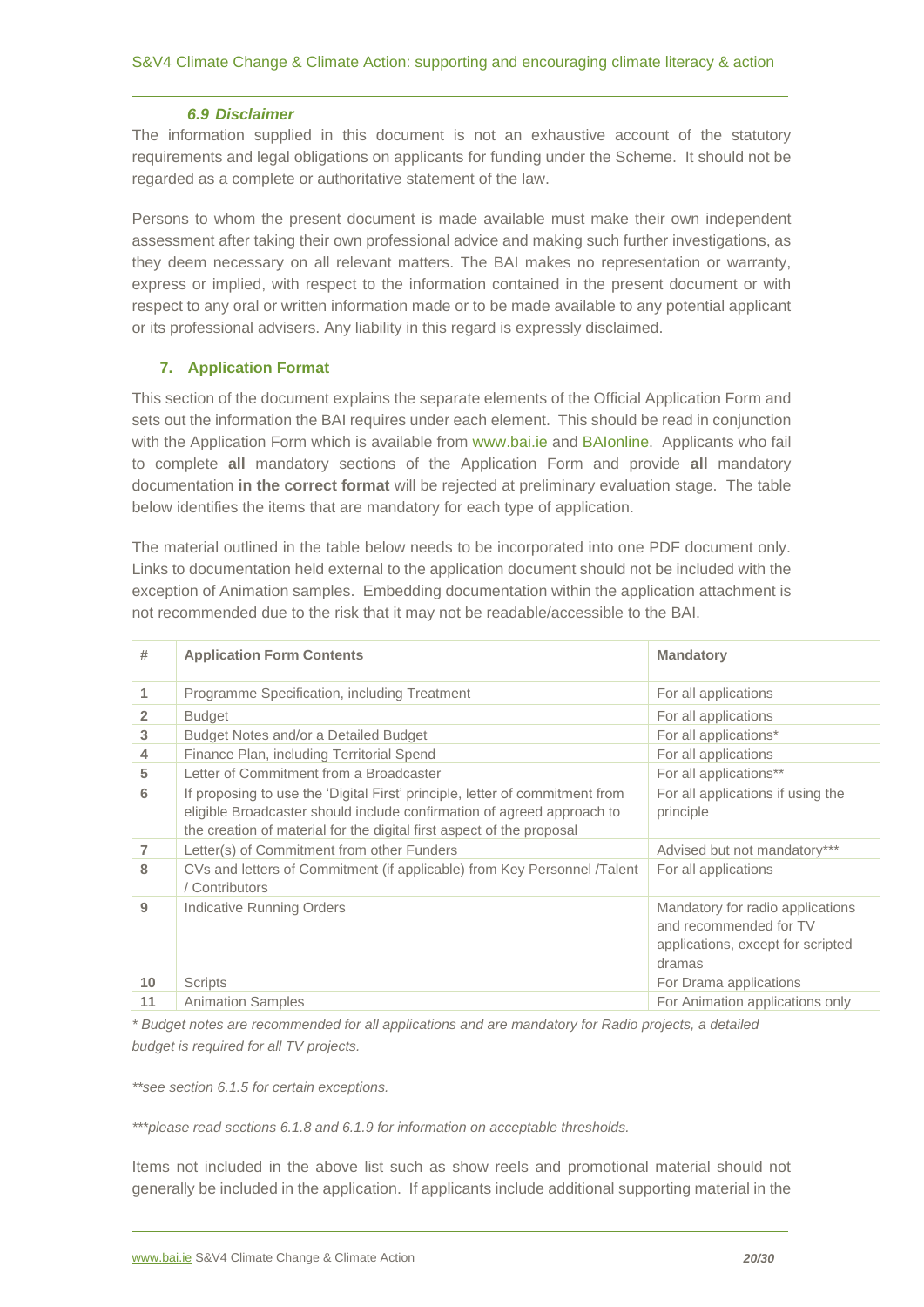Application Form that they believe is essential to the assessment of their projects, they must set out their rationale for it. This includes links to animation artwork stored on the internet (see sections 11 and 12 of the Application Form). The BAI reserves the right not to view or consider any material not submitted on the Online Form or the Application Form. All material listed from #1-10 in the table above should be incorporated into the application document, external links to documentation will not be accepted.

# <span id="page-20-0"></span>**7.1 Programme Specification**

Use this part of the application form to convey what your programme is about to the BAI's assessors. Complete each section as per the guidance in the form. Provide headline details about your project in the first section. In the second section, explain your programme idea in a couple of lines in the synopsis and then set out the Programme Content in more detail. This should include your approach to the narrative and the audio or audiovisual approach. The Programme Specification should not be used solely to provide background information on a subject; you must explain how your programme is going to deal with the subject, e.g. what will the recording and editing approach be and how the finished programme will look/sound? Please note that if you receive an offer of funding, you will be asked to provide a treatment for inclusion in your contract with the BAI for the funding. The second section of the Programme Specification is the treatment. You may need to revise this for the purposes of the contract.

# <span id="page-20-1"></span>**7.2 Budget**

The Application Form includes one budget template for radio projects and one for television projects. Both budget templates are divided into two sections – eligible costs and ineligible costs (see Section 6.1.9 for definitions and examples). Line items have been categorised under subheadings in these sections. All applications must include a completed budget template for their project using the existing categorisation and breakdown. Please see the BAI's requirements for budgets below.

# *Completing the Template*

Television applications must include the total figures for each relevant line item in the budget. Use the budget notes and/or detailed budget section to provide a breakdown of these figures, particularly if you are entering figures in the line items marked "Other".

Radio applications must itemise the cost of each budget item and indicate fully how this figure has been calculated. This should be set out with reference to the Unit Description, Number and relevant Rate. If your project will incur costs not listed in the template, use the "Other" line item and provide the necessary explanations in the Budget Notes. In the case of staffing and productions costs, a daily rate should be provided if less than one week is involved. An hourly rate should only be provided where less than a day is required. See below a sample completed line item where a producer is budgeting for their time in days. The total therefore is the number of days times the producer's rate:

| No. | Personnel | Unit Description | <b>Number</b> | Rate | Total             |
|-----|-----------|------------------|---------------|------|-------------------|
|     | Producer  | Dav              |               | €xxx | $=$ number x rate |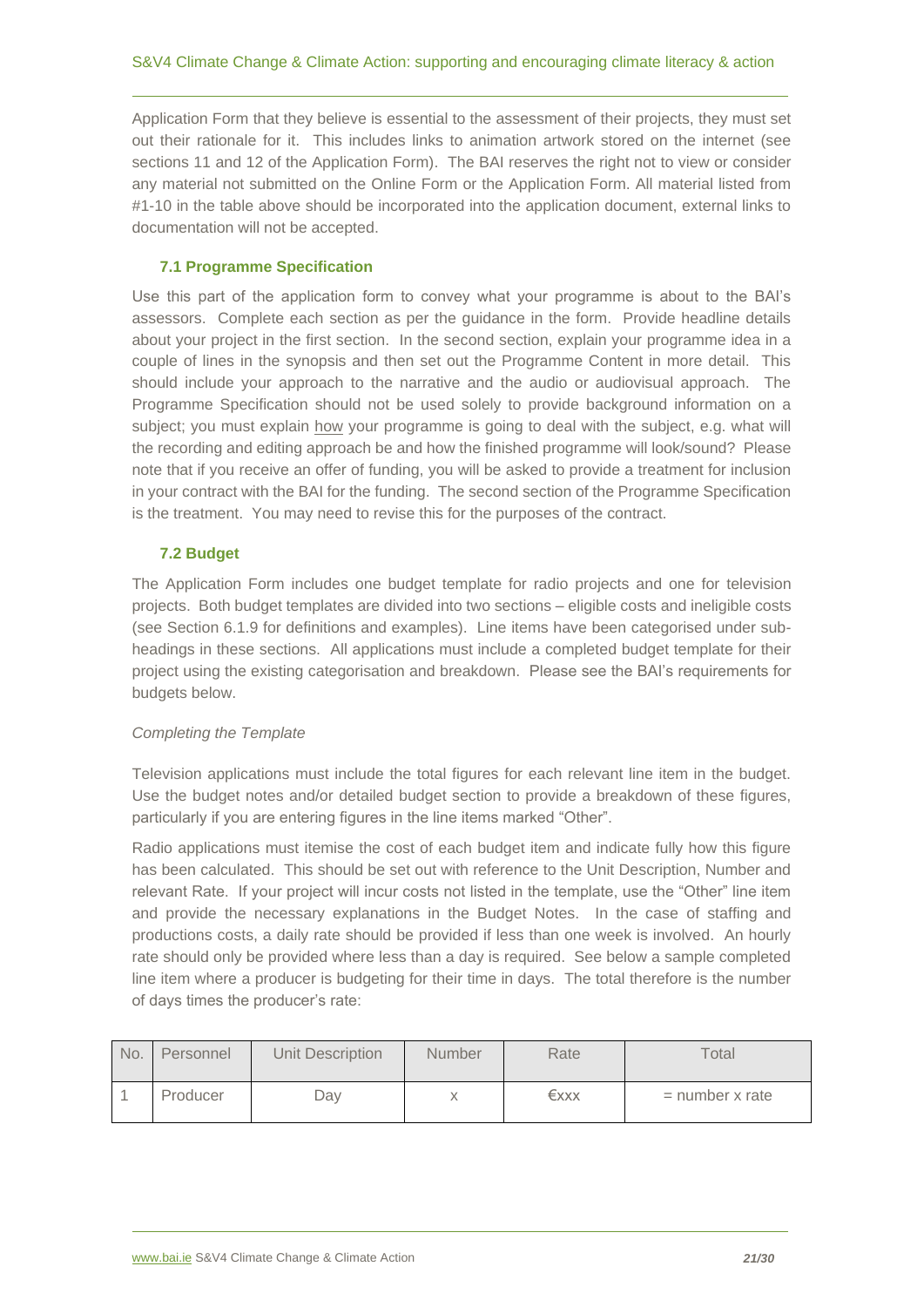#### *VAT*

Line items in the Budget must be submitted exclusive of VAT unless the applicant is **not registered** for VAT. In that instance, an applicant may include VAT as a cost in those line items where VAT is a non-deductible cost to the applicant. The BAI requires successful applicants to provide confirmation from the Revenue Commissioners at appropriate points that their VAT status has not changed.

# *Currency*

The budget must be presented in the currency in which the majority of the production will be financed. If the production will not primarily be financed in Euro or Sterling, a Euro budget should also be provided. Contracts will be finalised and signed based on indicative Euro payments. This will be further explained during contract negotiations.

#### *Travel and Subsistence*

Travel costs should be in line with the current Civil Service rates – circular here <http://circulars.gov.ie/pdf/circular/per/2017/05.pdf>

Subsistence costs should be in line with the most recent Civil Service rates – circulars as follows:

Subsistence:<https://circulars.gov.ie/pdf/circular/per/2017/06.pdf>

# *Overheads and Production Fee / Contingency Fee*

Calculate overheads as a percentage of the eligible costs. This should generally be up to 5%. This is a contribution towards the related overhead costs incurred by the producer during production.

A production or contingency fee may be included in the budget and is calculated as a percentage of the eligible costs. The production or contingency fee is set with reference to factors like the complexity, duration and scale of the production and recognises the potential for changes in financial requirements that may arise over the course of programme production. This is generally up to a maximum of 10%; however, this can be negotiated on a case-by-case basis.

#### *Accounts*

Provision must be made in the budget for the cost of an accountant's report of the project under the M45 – Grant Claim standard i.e. the engagement of a qualified person to examine and sign off on a final cost statement etc.<sup>7</sup> Refer to your homepage on **BAIonline** for guidance on the M45 Grant Claim standard.

#### *Archiving and Subtitling (BAI Delivery)*

All programmes funded under the Scheme will be archived by the BAI; provision should be made for this cost. For radio one CD copy of the programme will be required. For TV one DVD plus an [AS-11 .mxf](https://amwa.tv/projects/AS-11.shtml) digital copy of the programme with an appropriate subtitle .stl file and a [DPP](http://dpp-assets.s3.amazonaws.com/wp-content/uploads/2014/05/DPP-Metadata-Application-Information-Definitions-v1.0-Published.pdf)  [metadata .xml](http://dpp-assets.s3.amazonaws.com/wp-content/uploads/2014/05/DPP-Metadata-Application-Information-Definitions-v1.0-Published.pdf) file submitted on a suitable carrier for each television programme. **Please note that unless it has been otherwise agreed in writing, all funded television will be required to submit programme material in accordance with the above.** It is advised that suitable provision for these costs is included in the application budget. Specific requirements for TV digital items, for example naming conventions, will be outlined to you prior to contracting with the BAI.

 $7$  European Commission rules require that a formal review is completed on each project to ensure compliance with the Scheme Document and EC State Aid rules.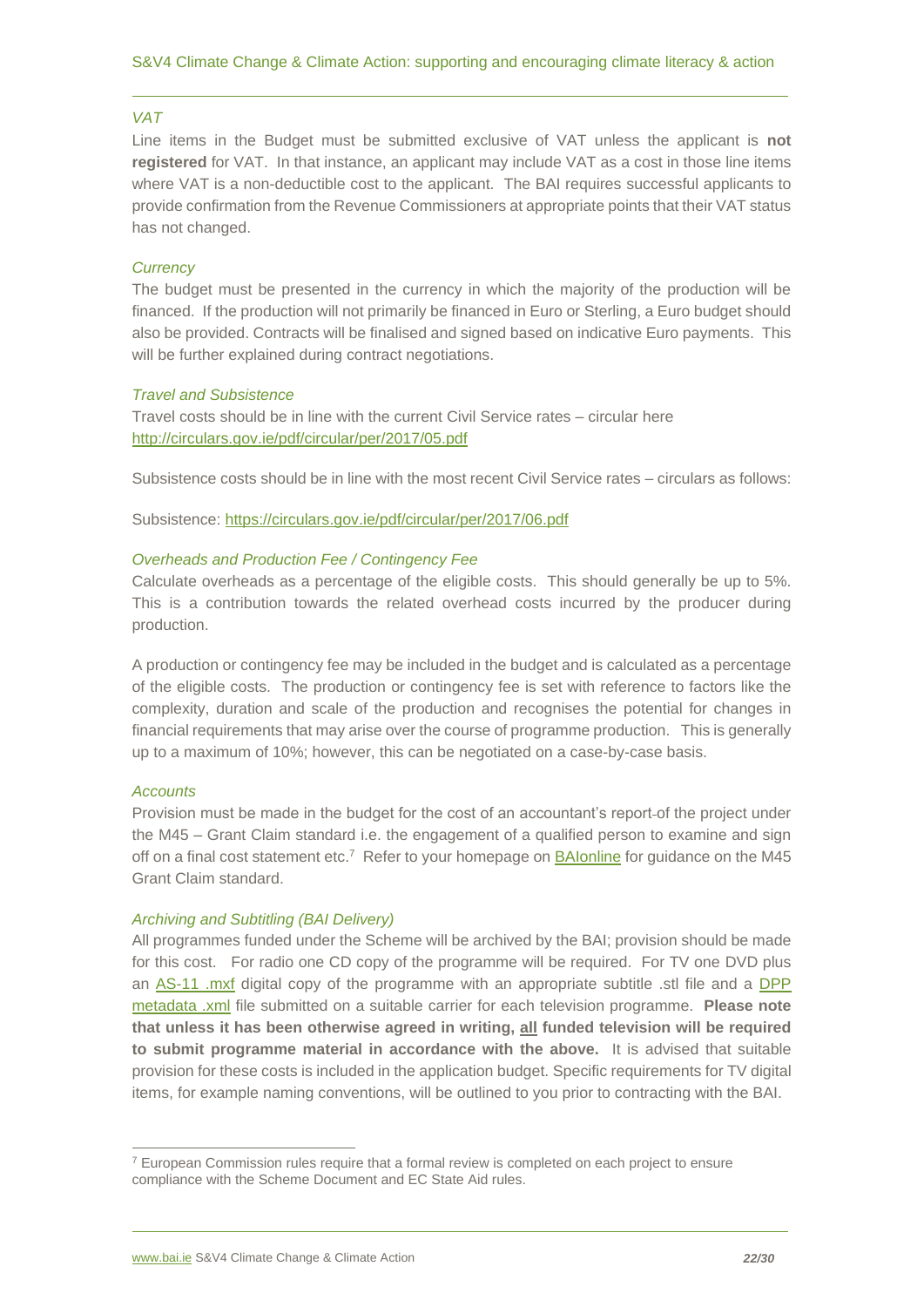Television programmes must be broadcast with the availability of subtitling. Provision must be made for subtitling in the budget. Subtitling and the provision of other access services are considered eligible production costs by the BAI. Please also ensure to budget for delivery of the .stl file and any relevant access digital files that need to be submitted with the AS11 digital copy of the programme. In the case of programmes that are not in the English language, an English translation .stl file will also be required to be submitted.

For television programmes that include Irish Sign Language (ISL) and/or Audio Description (AD) access services, the requirements for delivery to the BAI will be set out in the contract for funding. Note that Drama and Children's programmes have a mandatory requirement for ISL and/or AD. Digital AS-11 files should also contain the relevant file with audio description or ISL.

# <span id="page-22-0"></span>**7.3 Budget Notes and/or a Detailed Budget**

This section is mandatory. Applications without Budget Notes and/or a Detailed Budget will be disqualified in the first stage of assessment.

All radio applications **must** include budget notes. It is recommended that all Television projects provide budget notes; in the instance of television applications, they must include budget notes and/or a more detailed budget. The detailed budget must be easily referenced against the budget template. Use the "Page/Ref" column in the budget template to do this.

Use the budget notes to explain how you are going to achieve the programme described in the treatment using the resources listed in the budget. The notes should link to these parts of the application for the assessor. Applicants must adequately justify the time, rates and costs for line items in this section. The notes should provide a breakdown of any costs that are 'bundled' in the budget, e.g., travel and subsistence, and they should explain why particular cost lines are necessary and justified in the context of the proposed programme. Clearly identify where the same person fulfils more than one role, and, if different rates are proposed, this must be justified in these notes. Applicants should also include a summary of the items that have been included in the overhead costs and an explanatory note on the production fee, if you have included one.

Where the applicant is a community group engaged in programme production, some capital costs may be eligible for funding. If requesting funding for capital costs, provide a rationale in the budget notes for these costs. Note the grant can fund up to a maximum of 80% of capital costs.

# <span id="page-22-1"></span>**7.4 Finance Plan**

The finance plan must be presented in the currency in which the majority of the production will be financed. If the production will not primarily be financed in Euro or Sterling, a Euro budget must also be provided.

Set out all the funders for the project under the eligible and/or ineligible section of the finance plan, as appropriate. The applicant can be a funder to the project. Clearly state the total amount of funding you are seeking from the Scheme and calculate it as a percentage of the Eligible Costs. The total amount in the finance plan must reflect the total amount in the budget. The Scheme cannot fund over 95% of the eligible costs nor can it fund any of the ineligible costs. 95% is only available in the case of radio projects with a total eligible budget of equal to, or less than, €20k and television projects with a total eligible budget of equal to, or less than, €50k. Please see Section 6.1.8 above for details on the funding matrices that apply.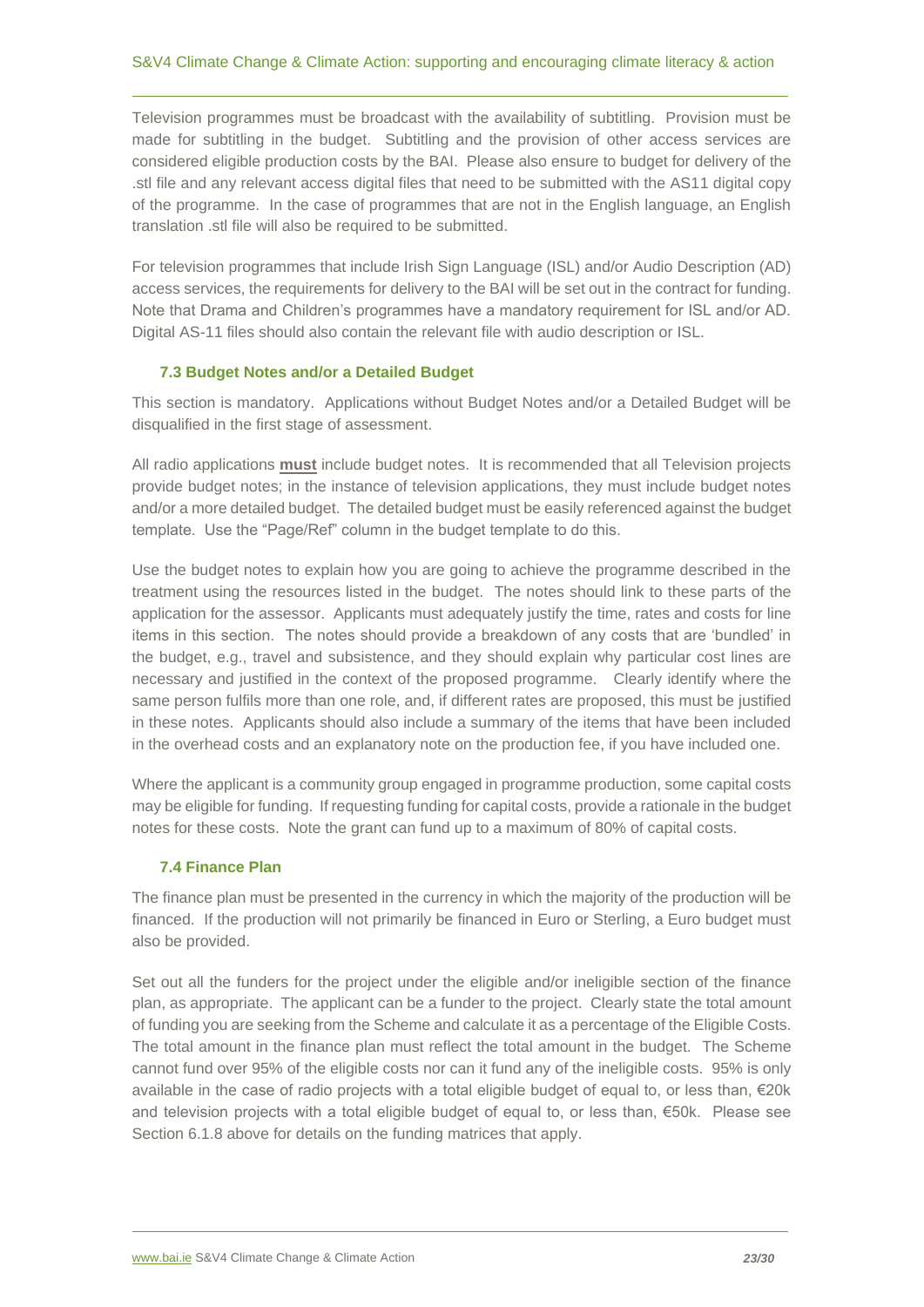**TV Applicants only:** In the Territorial Spend table, applicants confirm that a certain minimum percentage of the total budget or grant will be spent in a particular territory. The percentage spend and territory spend are different depending on whether the grant is greater or less than 50% of the total budget. Complete the table as instructed in the Application form.

#### <span id="page-23-0"></span>**7.5 Letter of Commitment from a Broadcaster**

Letters of commitment from a broadcaster must meet the following requirements:

- It must be set on the broadcaster's headed paper, recently dated and signed by the broadcaster.
- It must refer to the title of the applicant's project.
- It should indicate the channel on which the programme will be broadcast.
- It should commit to broadcasting the programme or series at peak times (see Section 6.1.5 for definition of peak times).
- It must commit to broadcasting the programme or series with the relevant access services e.g. subtitling (for television programmes only).
- In the event of programmes being delivered with Irish Sign Language or Audio Description, it should commit to broadcasting at least one broadcast of this version within one year of the initial broadcast.
- It should confirm any financial commitment to be provided by the broadcaster, if applicable.
- It should confirm any commitment to the Digital First Principle by the broadcaster, if applicable; and
- It should confirm that the broadcaster is eligible under the Scheme (see Section 6.1.5 for broadcaster eligibility).

As outlined in section 6.1.5, in **certain** circumstances a letter of commitment from the broadcaster may not be required at the application stage. **For these particular circumstances, Applications that do not include a broadcaster letter must give an indication of the type of broadcaster intended for the programme.**

**For all other programme formats, in instances where there is no Broadcaster letter included that sets out the above listed required commitments, the BAI reserves the right to reject applications at preliminary assessment stage.** 

#### **7.6 Letter(s) of Commitment from Other Funders**

<span id="page-23-1"></span>If parties other than the BAI, the broadcaster and the applicant are proposing to provide funding for the project, letters of commitment in this regard should be included in the application. These should be on headed paper, signed and dated within three months of the relevant round closing date. The letter should identify the project by name and confirm the amount of support being provided, when it will be available, and any conditions attached to this support. These letters and dates are not mandatory but in the absence of such correspondence the BAI reserves the right to consider in assessment that this support is not confirmed even though it may be listed as confirmed elsewhere in the application, and if a significant level of funding is not confirmed as secured, the project may be discounted from the application process. Draft/unsigned documentation from funders will not be accepted as evidence of support.

**As stated above, all funding should be confirmed as secured. Indicatively, if at least 85% of the funding is not demonstrated as secured at the time of application submission, the BAI reserves the right to discount the project from the application process.**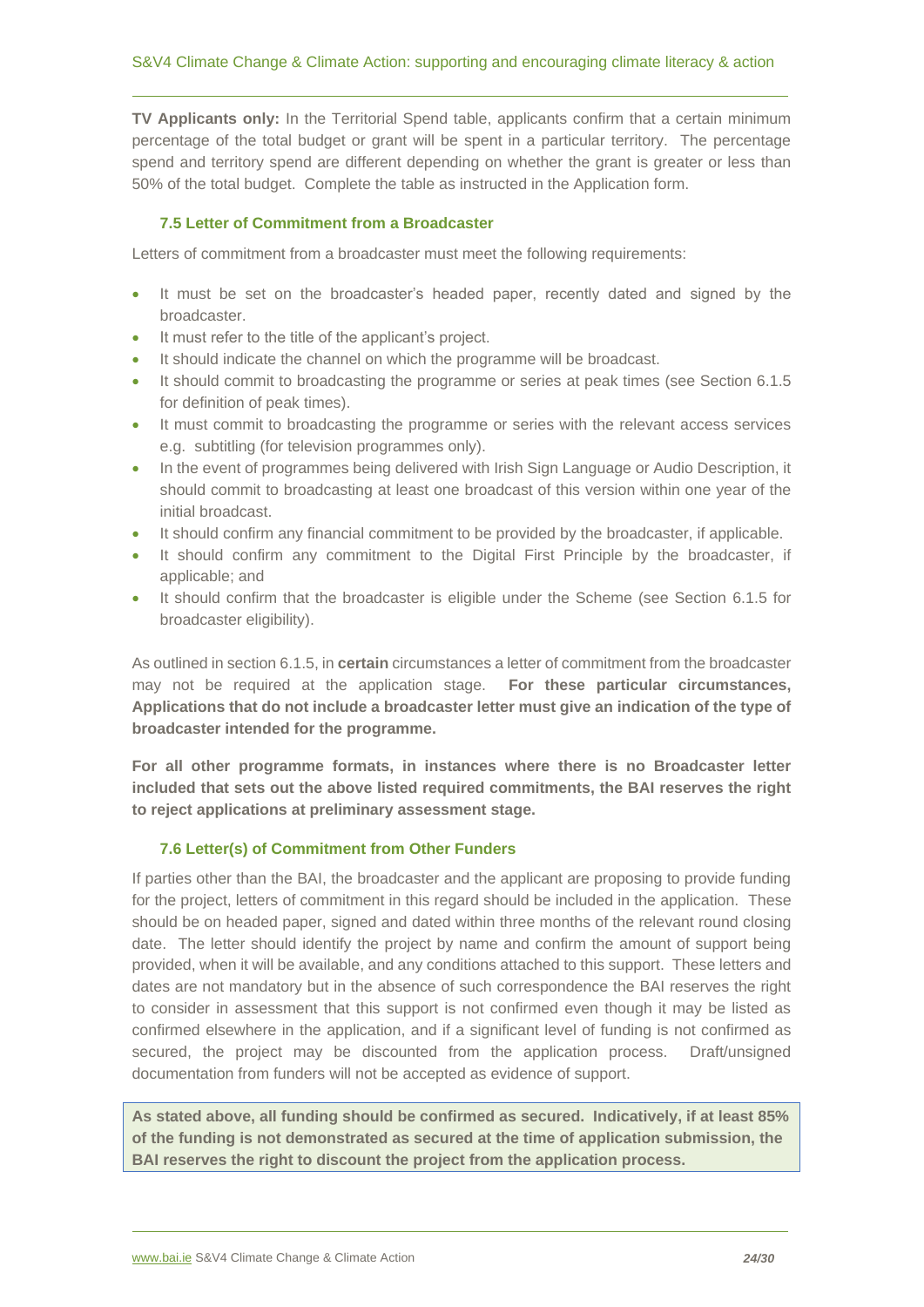#### **7.7 CVs and Letters of Commitment from Key Personnel**

<span id="page-24-0"></span>This information is mandatory for key personnel. A CV can be a profile or biography if it is appropriate for the application. You may also wish to provide letters or emails of commitment from key personnel where their involvement could be deemed difficult to secure. If any key personnel have worked on previous Sound & Vision projects for other contracting entities this information should be included in the biography submitted for these individuals.

Please note that personal data should only be provided if you believe it is required to assess the project. Accordingly, if any personal data is included this information should be attached in the Confidential Material section on [BAIonline.](http://baionline/)

# <span id="page-24-1"></span>**7.8 Key Talent / Key Contributors**

Letters of Commitment from Talent/Key contributors should also be submitted if relevant. In this regard, Applicants are encouraged to include letters of commitment from Talent/Key Contributors that are essential to the delivery of the project and/or difficult to confirm.

This material should correspond with the material listed in the Programme Specification outlined in your application. Please note that in the absence of such correspondence the BAI reserves the right to consider in assessment that participation by these individuals is not confirmed even though it may be listed as confirmed elsewhere in the application.

Please note that personal data should only be provided if you believe it is required to assess the project. Accordingly, if any personal data is included this information should be attached in the Confidential Material section on [BAIonline.](http://baionline/)

# <span id="page-24-2"></span>**7.9 Indicative Running Orders**

Radio applicants must include indicative running orders for their projects, except for radio drama applications that include a full script. If the proposal is for a series, one or two indicative running orders may be sufficient. Running orders can also be provided for television programmes where applicants believe it will aid understanding of the other elements of their application e.g., the treatment.

# <span id="page-24-3"></span>**7.10 Scripts**

Scripts must be provided for all Drama programmes and must be in the language in which the programme will be broadcast. For a programme series where all scripts are not available, applications must include at least one script and outlines of all programmes in the series. Scripts **are also advisable** for other formats e.g., documentaries, where there is a significant drama element. Shooting scripts may also be included.

#### <span id="page-24-4"></span>**7.11 Animation Artwork**

Applications for animation programmes must include animation artwork. If it is not possible to include this with the application given the size limitation on the application file, applicants can provide a link to key artwork that can be accessed via the internet. This is at the applicants' own risk. If there is any difficulty accessing the material, the BAI is not obliged to revert to the applicant. The BAI reserves the right not to view or consider any such material not submitted on the Online Form or the Application Form. Animation artwork is the only instance when an external link to documentation is accepted.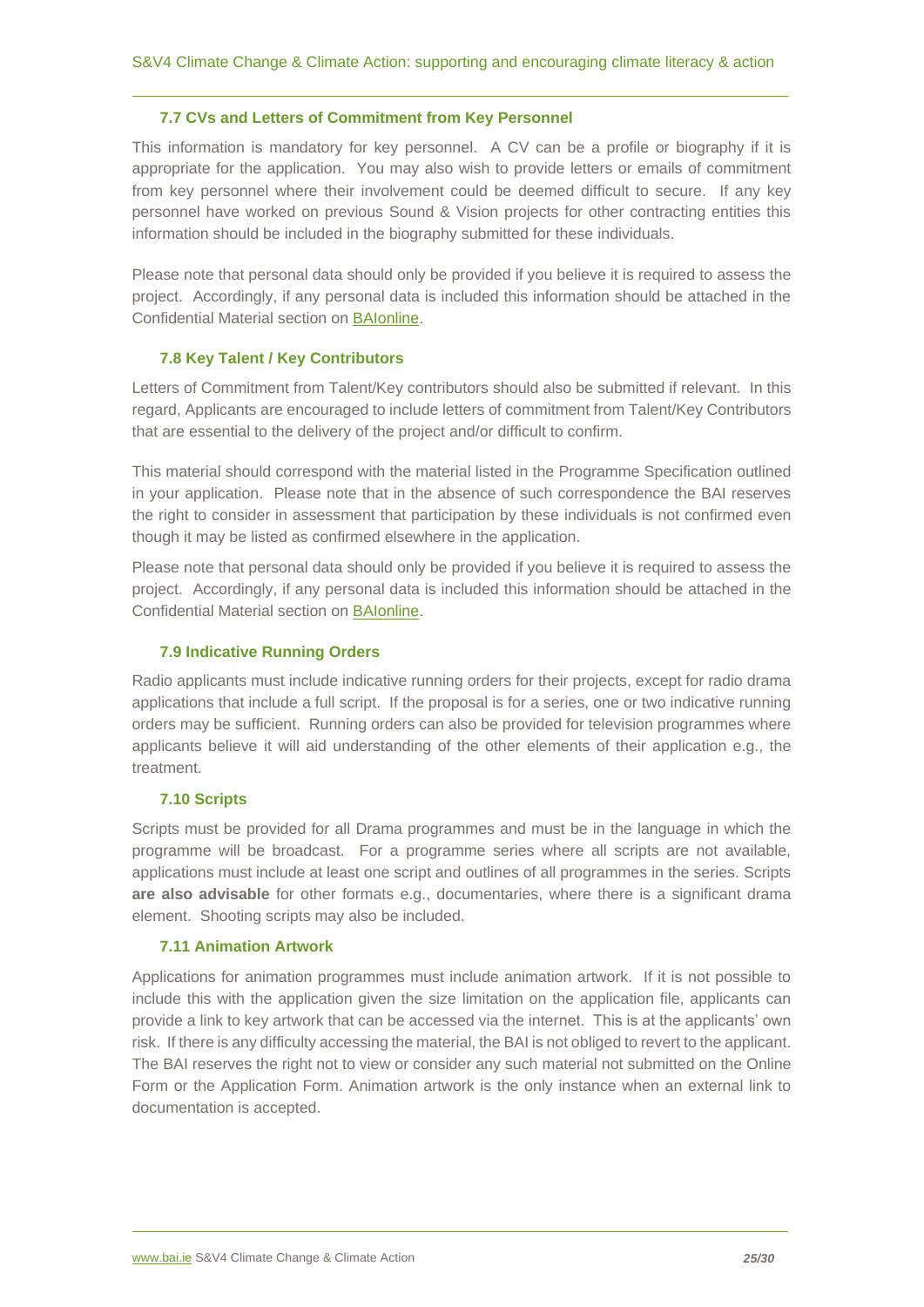#### **7.12 Cinema First Principle**

<span id="page-25-0"></span>If an Applicant wishes to distribute a film prior to fulfilling the S&V4 broadcast requirement this should be set out in detail in the application. The information should include the approach to the cinema release, associated timeframes and any associated production costs should be clearly identified in the budget. The BAI still requires a Broadcaster Confirmation letter and will require the film to be broadcast on an eligible broadcaster during the peak-time schedule within 12 months of the initial cinema release. However, if the programme content is a feature film, feature length documentary, drama or animation, the BAI is opened to permitting the peak-time linear broadcast within 24 months of the initial cinema release.

# <span id="page-25-1"></span>**7.13 Digital First Principle**

#### **Television**

If an Applicant wishes to distribute audiovisual content prior to fulfilling the S&V4 broadcast requirement this should be set out in detail in the application. The information should include the approach to the digital release, including whether in whole or in part, any associated partnerships / funders, associated timeframes and any associated production costs should be clearly identified in the budget. The BAI still requires a Broadcaster Confirmation letter, which should include a written commitment to the Digital First principle and will require the audiovisual content to be broadcast on an eligible broadcaster during the peak-time schedule within 6 months of the delivery of content to the Broadcaster. However, if the programme content is a feature film, feature length documentary, drama or animation, the BAI is open to permitting the peak-time linear broadcast within 12 months of the delivery of the content to the Broadcaster.

#### Radio

If an Applicant wishes to distribute audio content prior to fulfilling the S&V4 broadcast requirement this should be set out in detail in the application. The information should include the approach to the digital release, including whether in whole or in part, any associated partnerships / funders, associated timeframes and any associated production costs should be clearly identified in the budget. The BAI still requires a Broadcaster Confirmation letter, which should include a written commitment to the Digital First principle and will require the audio content to be broadcast on an eligible broadcaster during the peak-time schedule within 12 months of the delivery of content to the Broadcaster.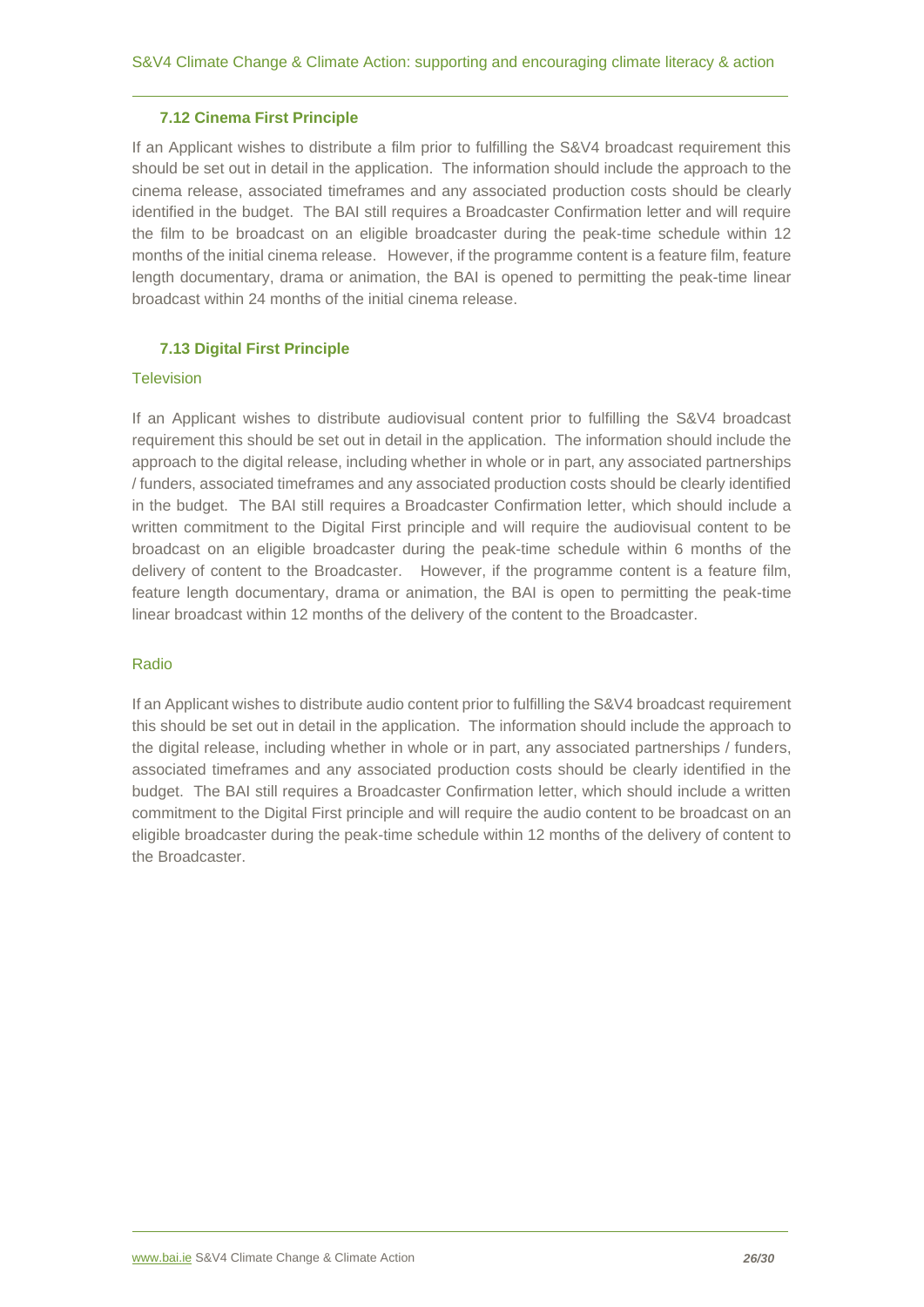# **Appendix 1 – Assessment Scoring Matrices**

<span id="page-26-0"></span>As outlined above in section 6.1, SV4 provides that an applicant and the application must meet a number of criteria to qualify for the assessment for the award of funding. The applicant should note that if they do not achieve a Pass score under each criterion, the application will not be eligible for assessment for the award of funding.

Qualification Scoring Matrix

| Criteria                                                                                                        | Pass/ |  |
|-----------------------------------------------------------------------------------------------------------------|-------|--|
|                                                                                                                 | Fail  |  |
| Eligibility: Is the applicant eligible to apply for funding under SV4 and the Climate Change and Climate Action |       |  |
| Funding Initiative and does the application comply with the fundamental requirements of SV4? This has regard    |       |  |
| to whether:                                                                                                     |       |  |
| a) the status of the applicant complies with the requirements of the scheme and the funding                     |       |  |
| initiative;                                                                                                     |       |  |
| b) the proposed progamme format, genre and language fall within those permitted by SV4                          |       |  |
| c) the proposed programme theme/s relate/s to Climate Change & Climate Action                                   |       |  |
| d) the funding amount requested falls within the limit permissions of SV4                                       |       |  |
| e) the applicant has made sufficient provision for Access Services as per the BAI requirements                  |       |  |
| (TV applicants only)                                                                                            |       |  |
| f) the applicant provided confirmation that production had not commenced prior to submitting the                |       |  |
| application to the SV4                                                                                          |       |  |
| Enhancement of climate literacy / understanding of the global climate crisis and stimulus to action/s:          |       |  |
| Has the applicant provided confirmation that the proposed project is directly related to this enhanced public   |       |  |
| education / public understanding of climate change leading to climate action/s amongst its listeners? Has the   |       |  |
| applicant provided evidence of audience reach and ability to report on climate actions arising?                 |       |  |
| Is the Application Complete? Has the applicant complied with all of the competition guidelines and              |       |  |
| submitted all the relevant documentation? (this includes a broadcaster confirmation letter to broadcast the     |       |  |
| programme during the peak-time schedule were requested and demonstrated that a sufficient level of funding      |       |  |
| is secure (i.e. 85% or higher).                                                                                 |       |  |
|                                                                                                                 |       |  |
|                                                                                                                 |       |  |

*Achievement of a pass score in the qualification phase will determine only whether the application is eligible to be considered for the award of funding. If the application is found to be eligible, the pass score awarded during the qualification phase will thereafter be disregarded and will play no*  role in the consideration of the most suitable applications for funding which will be determined *solely by reference to the criteria as set out in the Qualitative Scoring Matrix and the Strategic Scoring Matrix.*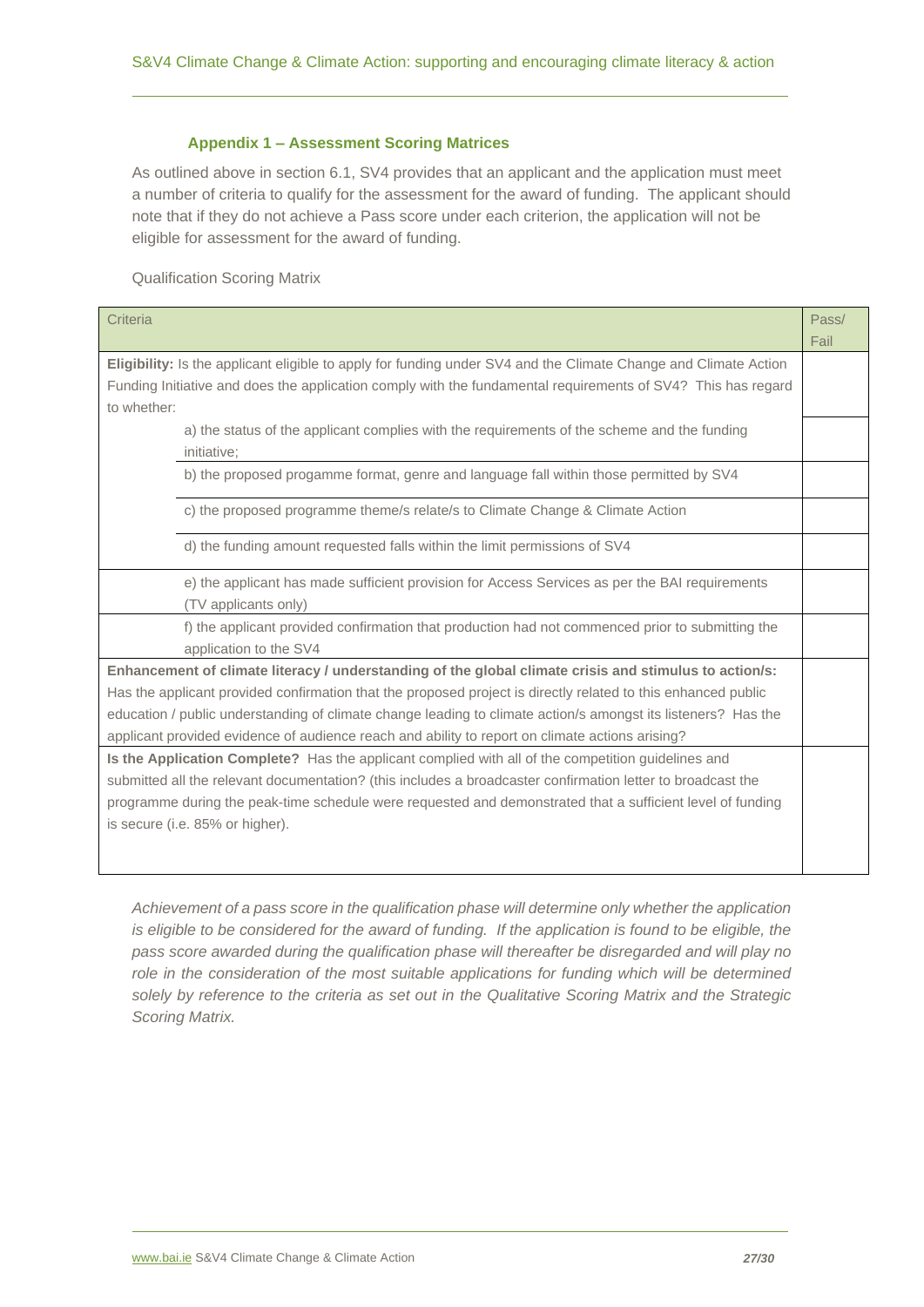Qualitative Assessment Scoring Matrix

| <b>Criteria Mandatory</b>                                                                                                                                                                                                                                                                                                                                                                                                                                                                                                                                                                                                                                                                                                                                                                                                                                                                                                                                                                                                                                                                                                                                                                                                                                                                                              | Available |
|------------------------------------------------------------------------------------------------------------------------------------------------------------------------------------------------------------------------------------------------------------------------------------------------------------------------------------------------------------------------------------------------------------------------------------------------------------------------------------------------------------------------------------------------------------------------------------------------------------------------------------------------------------------------------------------------------------------------------------------------------------------------------------------------------------------------------------------------------------------------------------------------------------------------------------------------------------------------------------------------------------------------------------------------------------------------------------------------------------------------------------------------------------------------------------------------------------------------------------------------------------------------------------------------------------------------|-----------|
|                                                                                                                                                                                                                                                                                                                                                                                                                                                                                                                                                                                                                                                                                                                                                                                                                                                                                                                                                                                                                                                                                                                                                                                                                                                                                                                        | Score     |
| Public value for viewers and listeners in terms of climate literacy: To what extent does the proposal clearly<br>detail and demonstrate how it will support and motivate listeners and viewers to undertake actions that will have a<br>notable and measurable impact in relation to enhanced knowledge and/or climate action/s i.e. contribute to<br>sustainable behavioural change amongst the target audience? In this regard, to what level is the applicant<br>considered a source of trusted speech/spoken content? To what extent does the proposal demonstrate its<br>educational value and aims? To what extent does the proposal demonstrate inclusivity in addressing the climate<br>challenge taking cognisance of ensuring no community and no-one is left behind?<br>To what extent does the proposal demonstrate the impacts of the programme content including education and/or<br>motivating societal change towards sustainable behaviours? Are the outputs and outcomes sufficiently detailed,<br>demonstrated and are any long-term and sustainable aspects likely and supported by sufficient evidence? What<br>is the size of the potential audience reach for the programme content? In this context, please clearly set out the<br>potential to contributing a high impact on societal change. | 50        |
| New / Additionality & Innovation: To what extent does the content of the programme/s add to the range of<br>viewing or listening options for audiences in Ireland? To what extent does the proposal address diversity in the<br>content of the proposal? How compelling and innovative is the application in terms of the programme pitch and the<br>approach to programme production? Has the applicant demonstrated any other innovative aspects to the proposal<br>for example incorporating Digital First? To what extent, if any, does the applicant demonstrate low/zero-emission<br>production values?                                                                                                                                                                                                                                                                                                                                                                                                                                                                                                                                                                                                                                                                                                          | 20        |
| Feasibility & Partnerships & Quality of the Application: Does the proposal clearly demonstrate in terms of<br>objectives, approach and planning that the project outcomes are feasible? Regard shall be had to the qualifications,<br>experience and suitability of the person or team who / that will manage implementation. What level of collaboration,<br>including with environmentalists / environmental organisations / agencies or scientists or engineers or urban<br>planners or local councils or communities or local / regional / national networks and so forth, is proposed and what<br>additionality does it bring to the proposal?                                                                                                                                                                                                                                                                                                                                                                                                                                                                                                                                                                                                                                                                    | 20        |
| Resources & Case made for funding: Are the resources proposed clearly explained and are they adequate and<br>realistic in the context of the proposed proposal? Does the proposal represent value for money? How much is<br>the funding needed? Would the project be difficult to make without BAI support? Has the applicant concluded<br>any partnerships, formal or informal, with relevant third parties? If yes, with a co-investor, what level of co-<br>investment is involved, what level of enhancement will it bring to the project and does it provide greater leverage<br>for BAI funding? If the Applicant is part financing the project, is the amount indicated coming from them realistic?<br>The track record of the Applicant and key personnel involved in the project, including supporting details such as<br>CVs as set out in the application and has the applicant demonstrated capacity to deliver? To what extent has the<br>applicant demonstrated sufficient climate change experience and knowledge?                                                                                                                                                                                                                                                                                      | 10        |

*An Applicant must score a minimum of 50% under each criterion to qualify for consideration of award of funding.*